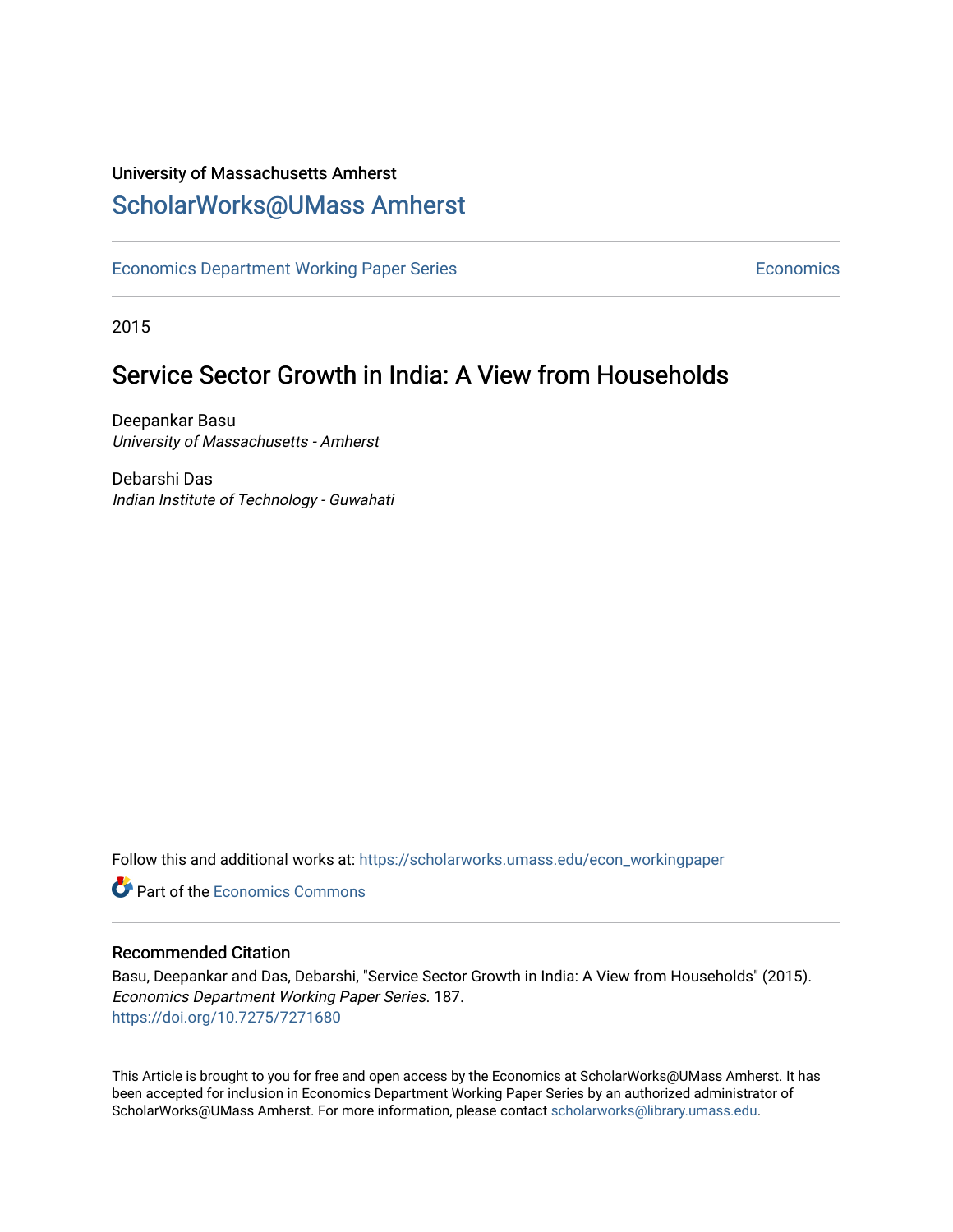# **DEPARTMENT OF ECONOMICS**

**Working Paper**

# **Service Sector Growth in India: A View from Households**

by

Basu, Deepankar Das, Debarshi

Working Paper 2015-10



# **UNIVERSITY OF MASSACHUSETTS AMHERST**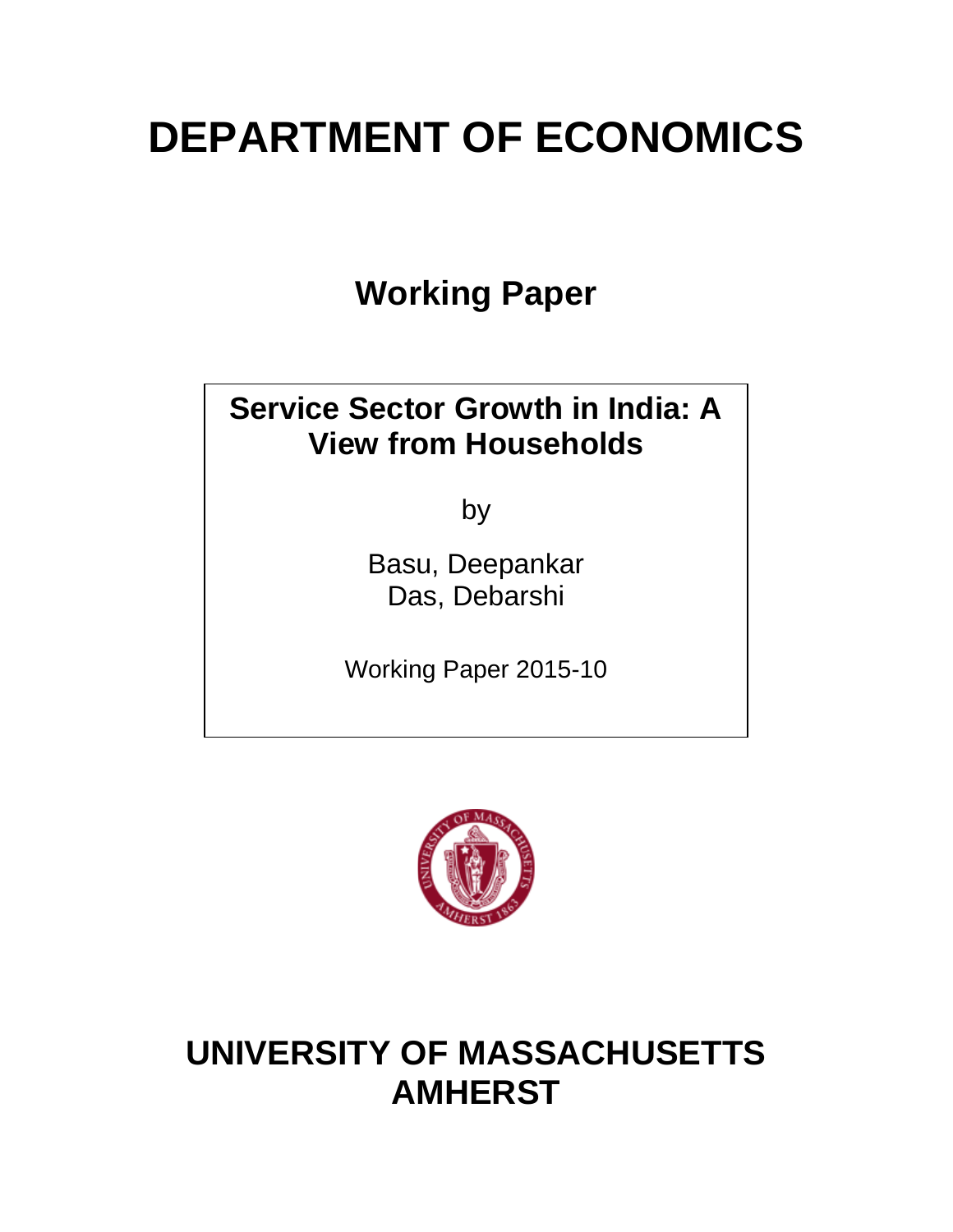### Service Sector Growth in India: A View from Households

Deepankar Basu[!](#page-2-0) and Debarshi Das[±](#page-2-1)

June 12, 2015

#### **Abstract**

This paper studies the phenomenon of service-led growth in India over the past two decades from the perspective of household expenditure. We use consumption expenditure data from four recent "thick" rounds of the National Sample Survey in 1993-94, 2004-05, 2009-10 and 2011-12, and study aggregate services as well as 5 individual categories – education, healthcare, transportation, entertainment, and personal services – for both rural India. We begin by showing that expenditures of non-rich sections of the population are, and continue to remain, a significant source of the demand that has supported growth of the service sector over the past two decades. In particular, we show that the bottom 75 percent of households in terms of monthly per capita expenditure (MPCE) have been the source of between 31 and 54 percent of total expenditure on services, the larger numbers referring to urban India. Next, we show that expenditure on services, as a share of total expenditure, has increased across the expenditure distribution, even when we control for expenditure growth over time. For a poor country like India with widespread under-nutrition, this presents an unusual trend. We highlight the perverse nature of this trend in two ways. First, we estimate bivariate Lowess curves for the share of services in monthly expenditure against real MPCE, for rural and urban India separately, and show that it has been pivoting in a clockwise direction since 2004-05. Second, we confirm this finding by estimating quadratic Engel curves with an instrumental variable strategy. The clockwise pivoting of Lowess and Engel curves, especially true for urban India since 2004-05, mean that spending patterns of poor households – as captured by the share of monthly expenditure devoted to services – increasingly resemble those of the rich, even as income differentials persist. This suggests that poorer households are possibly getting constrained into spending more on services, even when they have inadequate consumption of food, due to larger structural changes beyond their control.

#### **JEL Codes:** L80; N35; O53

l

**Keywords:** service sector; Asia; India; household expenditure; sample survey; quadratic Engel curve

<span id="page-2-0"></span><sup>!</sup> Department of Economics, University of Massachusetts, Amherst, USA. Email: dbasu@econs.umass.edu

<span id="page-2-1"></span><sup>±</sup> Department of Humanities and Social Sciences, Indian Institute of technology, Guwahati, India. Email: [debarshidas@iitg.ernet.in.](mailto:debarshidas@iitg.ernet.in) I would like to thank the Fulbright foundation for funding my visit to UMass Amherst, where the paper was written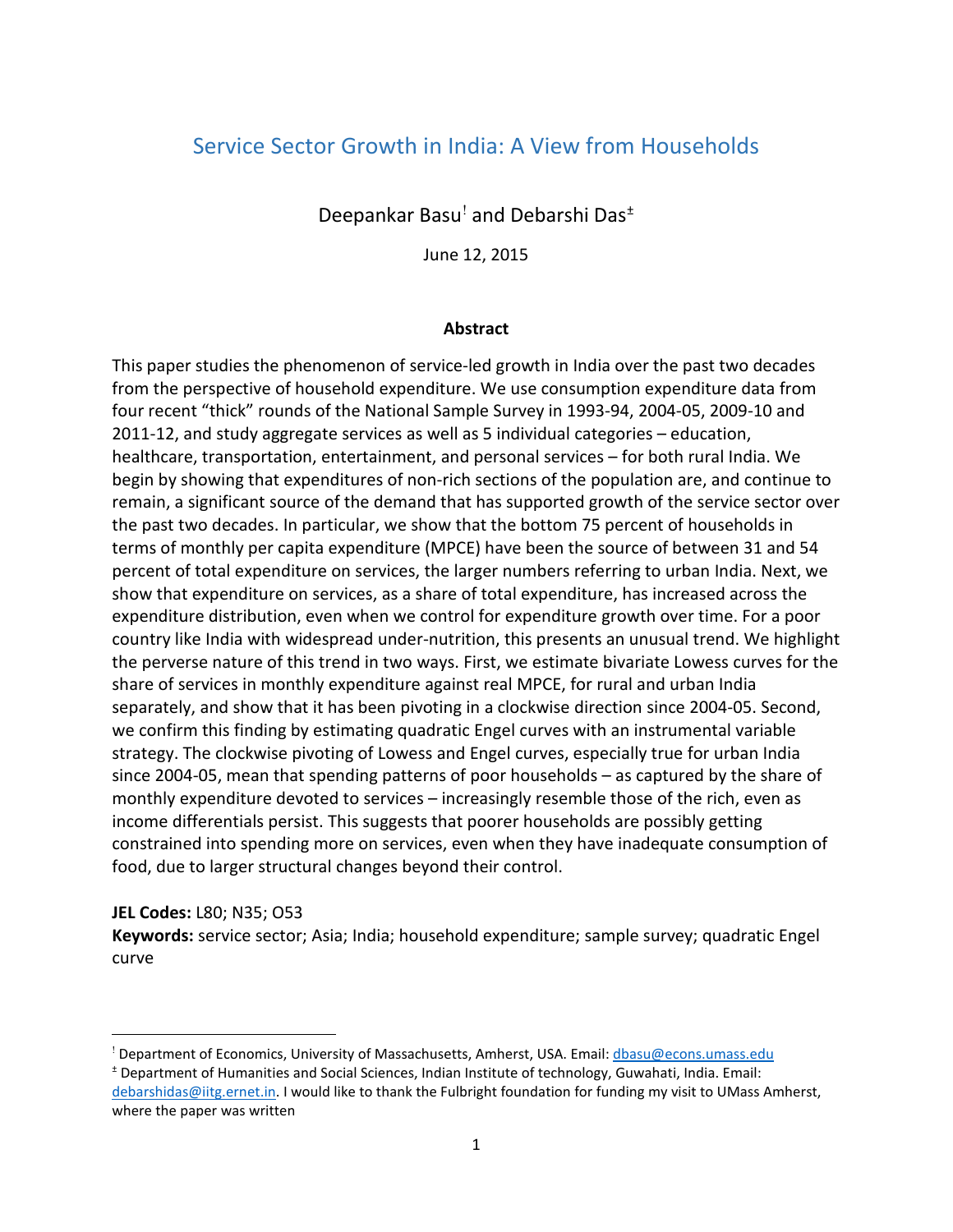#### 1. Introduction

In India, the service sector has grown at a rapid pace over the last two decades. While the service sector grew faster than agriculture in the three decades after independence, its annual growth rate was lower than industry's by about one percentage point. During the 1980s, the service sector's annual growth rate of 6.6% came close to industry's growth rate of 6.8% per annum. The 1990s witnessed the real acceleration, when it clocked an annual growth rate of 7.5%, far exceeding industry's 5.8% (Gordon and Gupta, 2004). This high growth rate has been maintained by the service sector ever since. As a consequence, in 2011-12 the service sector accounted for about 57% of the economy's gross value added (at factor cost) (GOI, 2015). Thus, it would not be an exaggeration to say that India's rapid growth in the last two decades has been led by the service sector.

That there is something unusual about this phenomenon of service-led growth acceleration in India can be highlighted by a comparison with the historical experience of presentday developed economies and with a group of economies which are comparable to the contemporary Indian economy. In general, developing countries have been undergoing "premature deindustrialization" (Rodrik, 2015). This refers to the fact that the share of the industrial sector in aggregate output and employment are reaching their peaks at a lower levels of per capita income in late industrializing countries, like India, than in early industrializing countries. Since agriculture has been declining at the same time, the fall in the industrial sector's share is reflected in a rise in the share of the service sector. In this sense India conforms to a global trend. But this trend is a cause for concern. The industrial sector is technologically the most dynamic sector and displays unconditional convergence across countries (Rodrik, 2013). Moreover, a large industrial sector has historically played a catalytic role in the development of an organized working class, mass political parties and democratic institutions (Rodrik, 2015). Thus, if developing countries bypass industrialization, they risk ending up with more unequal and volatile societies.<sup>[1](#page-3-0)</sup>

<span id="page-3-0"></span> $1$  In contrast, according to GOI (2015), neither industry nor services was found to have an edge over the other as far their potential to transform the economy is concerned.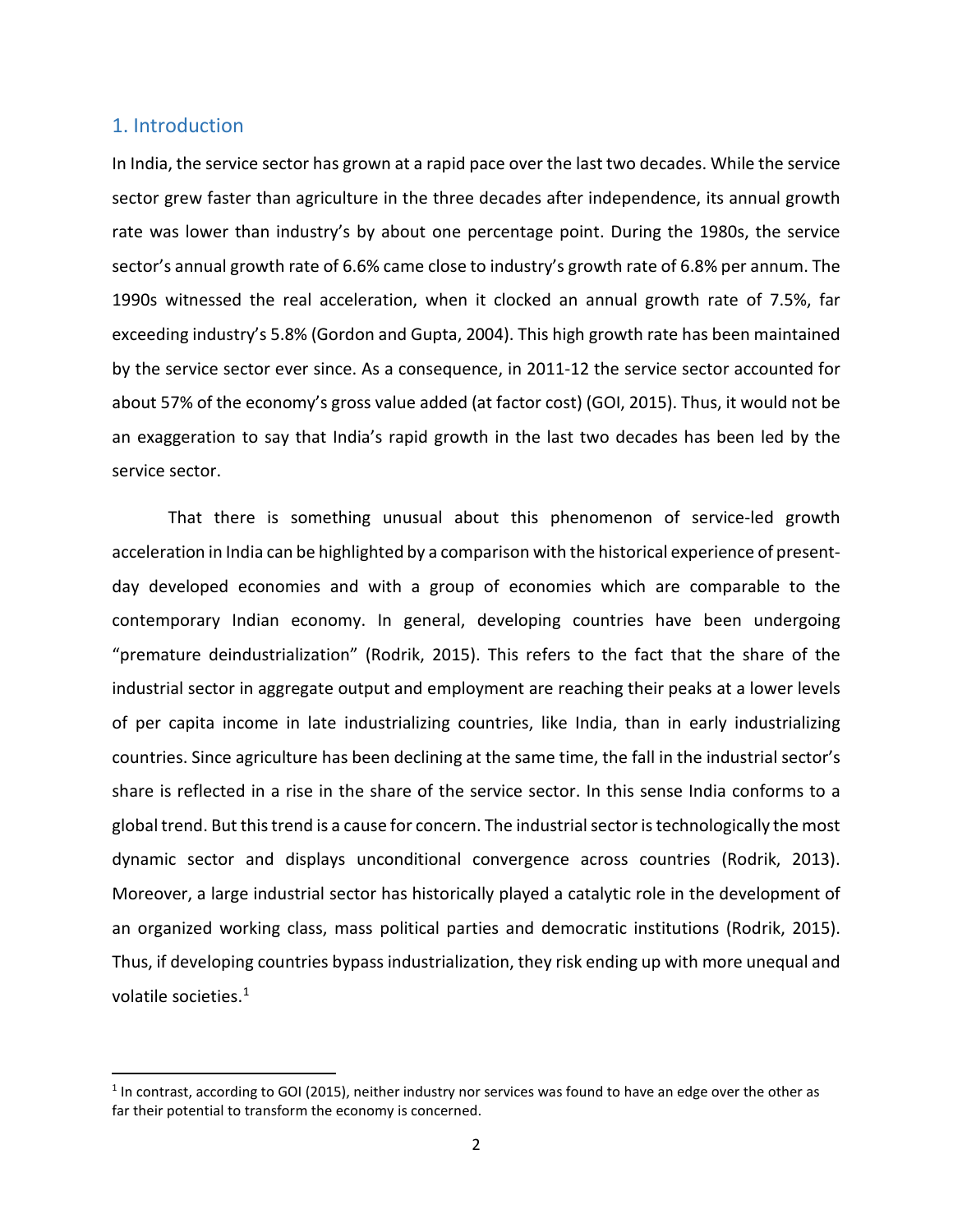More interestingly, India stands out within the group of present-day developing economies too. After controlling for level and growth of income, India was found to be a positive outlier in terms of the service sector's share of GDP (Kochhar et al., 2006). The positive outlier status of India has been found in services exports as well (Eichengreen and Gupta, 2012). Not surprisingly, industrial performance of India was found to be a negative outlier (Kochhar et al., 2006).

Both because it departs from well-known patterns and because of its potential implications on poverty, inequality, and welfare, the growth of India's service sector has attracted lot of scholarly attention in recent years (Singh, 2006; Rakshit, 2007; Eichengreen and Gupta, 2011; Nayyar, 2012). To investigate the cause of its growth, it is useful to conceptually subdivide the sources of growth between supply side and demand side factors. Some of the supply side factors that have been seen as having helped the growth of the Indian service sector are (a) the diversified nature of industrial production, and (b) a skilled workforce. Interestingly, both these factors are legacies of the import substitution industrialization (ISI) policy of the post-Independence era. The Mahalanobis model of planning – a key organizing framework of ISI policies – had a pronounced emphasis on self-sufficiency. As a result, the country chose to produce many goods that defied the logic of comparative advantage. For instance, heavy and capital intensive industrialization was consciously pursued as part of the ISI strategy (Chakravarty, 1987; Patnaik, 1994).

To facilitate heavy and capital intensive industrialization, rapid and widespread skill development was necessary. Thus, tertiary education was encouraged as part of the same strategy. While critics have taken the Mahalanobis strategy to task for neglecting primary education and for not capitalizing on comparative advantage, they have often overlooked some of its important unintended consequences. First, India ended up having a high degree of diversification in the domestic production basket. Kochhar et al. (2006) found a positive relation between the degree of diversification and performance of service sector. Thus the growth of the service sector could be partly attributed to this diversification of domestic production. Second, the country managed to create a pool of high quality skilled labour. The magnitude of this pool may be small compared to the vastness of the economy, but it was large enough to support the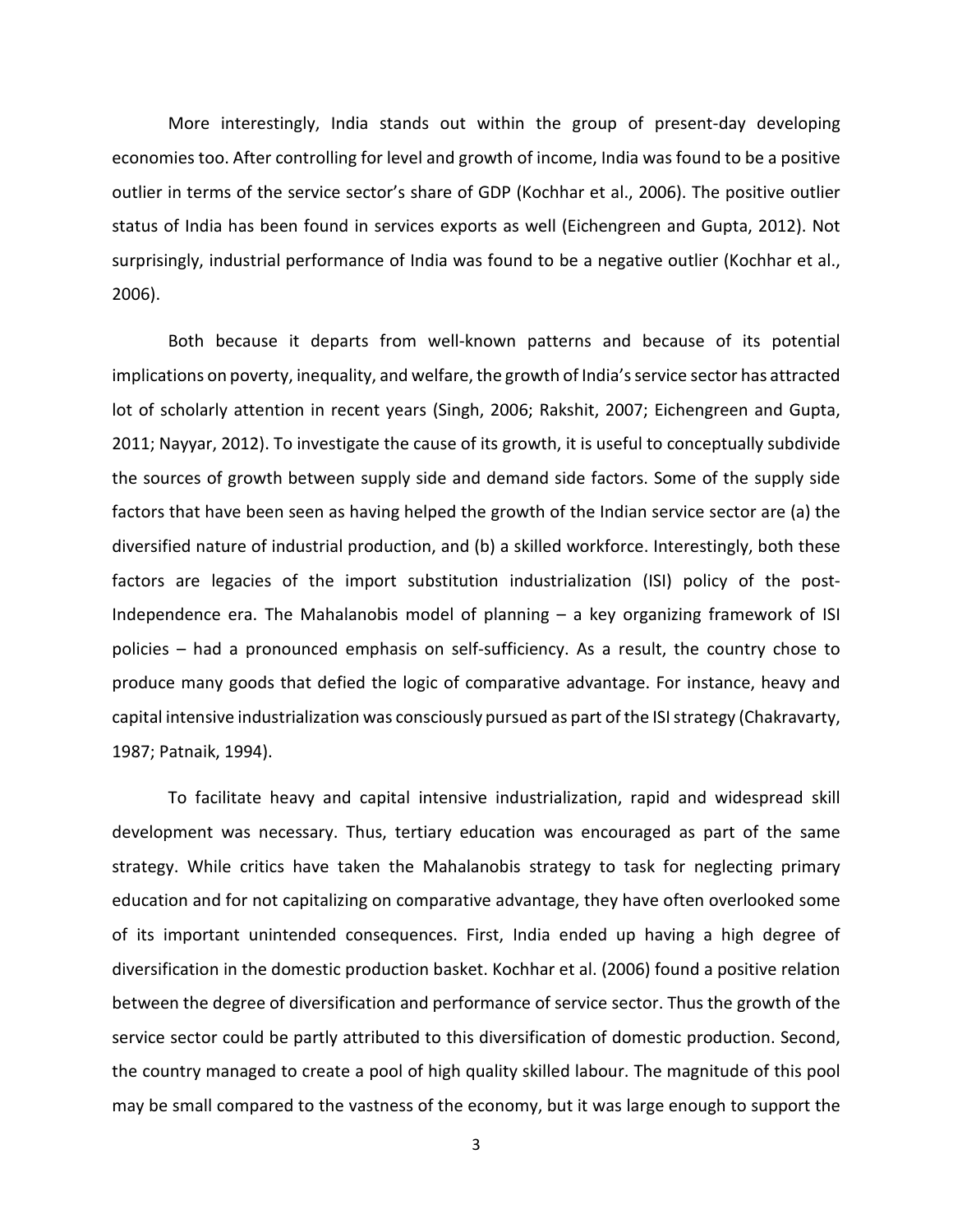growth of key branches of the service sector, like IT and telecommunication, which experienced a global upsurge from late 1980s (Kochhar et al., 2006). Thus, curiously enough, the acceleration of the service sector in the 1990s in India was aided, albeit unknowingly, by the ISI strategy of immediate post-Independence years.

Turning to the demand side, we can break up the main sources of demand for the output of the service sector into four broad categories: (a) demand coming from agriculture and industry, (b) export demand, (c) final consumption demand arising from the government (public consumption), and (d) final consumption demand coming from households (private consumption). The first component is "intermediate demand"; the other three components together comprise "final demand".

Intermediate demand, i.e., demand for the service sector output that is used as intermediate inputs in other sectors will rise if, firstly, other sectors grow at a quicker rate, or, secondly, if the intensity of use of service sector inputs rises. Using input-output tables for 1993, 1998, 2003, Eichengreen and Gupta (2011) found that the intensity of use of service sector inputs has not, in general, gone up. On the other hand, we know from aggregate data that the other two sectors, namely agriculture and industry, have grown at a slower rate than services (GOI, 2015). A combination of these two factors means that importance of "intermediate demand" has been going down over time. For instance, industrial demand accounted for 40% of the service sector output in 1991; it fell to 31% in 2007. For agriculture, the corresponding fall has been from 5% to 2% (Eichengreen and Gupta, 2011).

This decline has been largely compensated by the rise in export demand, and the combination of public and private consumption demand. Between 1991 and 2007, the share of exports as a proportion of service sector output rose from 3% to 10% (Eichengreen and Gupta, 2011). Sectors within services which benefitted most from external demand are computerrelated services, machinery rental, research, accounting, legal services, technical services, communication, banking and other such services. Reflecting this growth of service exports, India's share in world exports of services more than tripled, from 0.8% to 2.6%, in the decade since 1998. Going hand in hand with exports, final consumption demand – sum of public and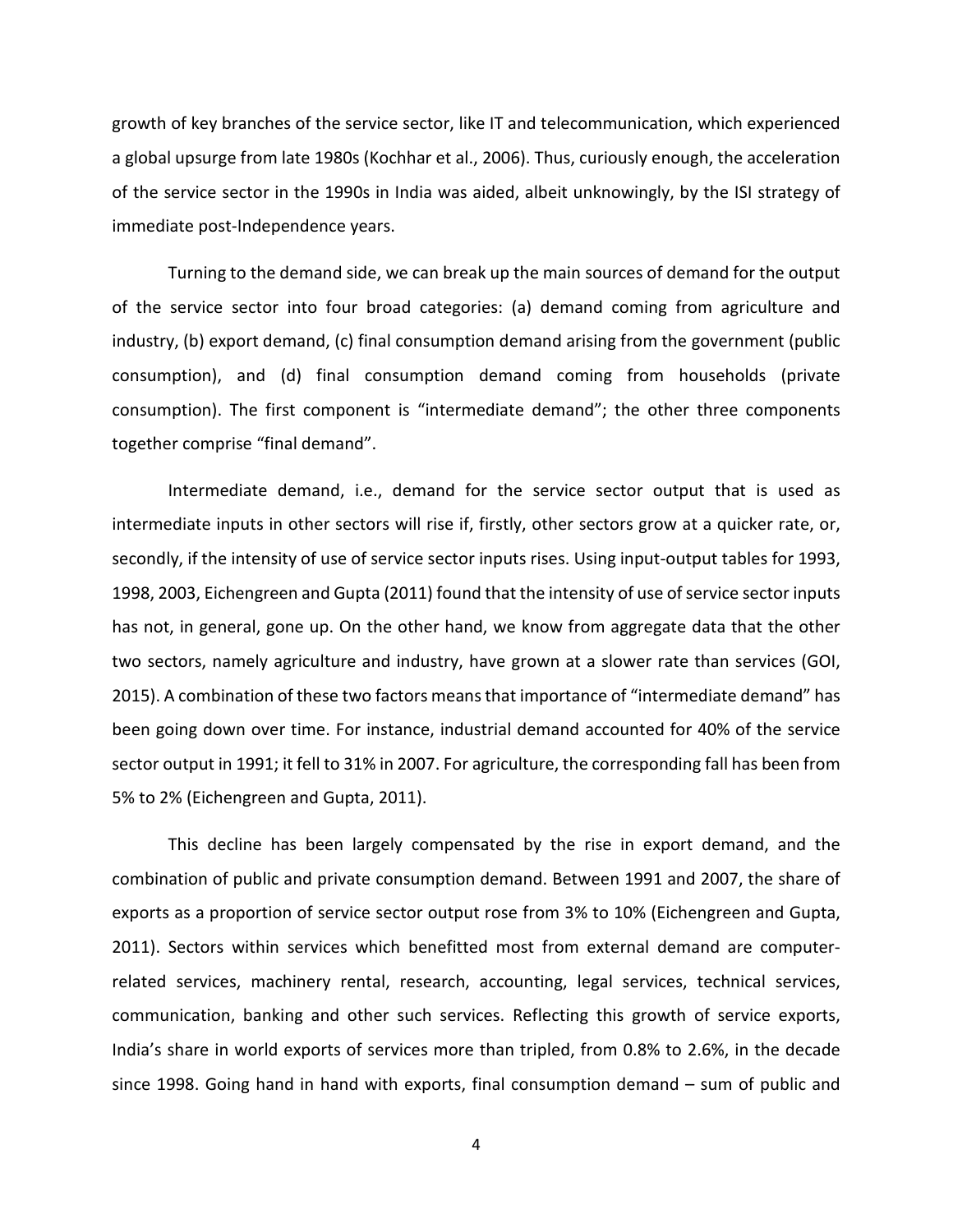private consumption – has also been rising. From a little over 50% of services output in 1991, it rose to approximately 60% in 2007. In this paper we focus on the private component of final consumption demand, i.e., household consumption demand. In the context of the macroeconomic story of India's service sector growth, we are interested in investigating the behaviour of households as regards the consumption of services. While the bulk of the existing literature has analyzed India's service sector growth from a macroeconomic perspective, the main contribution of this paper is to connect the macroeconomic phenomenon to the behaviour of households. This paper investigates household level expenditure behaviour to identify an important source of demand for the service sector and draws out some implications of such behaviour from a distributional perspective.

Among the extant literature, Nayyar (2012) is closest to our paper. While Nayyar's (2012) primary aim is to establish that services behave like luxuries, the focus of this paper is slightly different. In particular, we study the following questions. First, can we see evidence for the growth of expenditure on services at the household level? Second, which sections of the population are purchasing, and supporting the growth of, services? Is it primarily the relatively rich households who are purchasing services? Or, are relatively poorer households also emerging as important sources of demand for services? What are the implications of the consumption patterns of services across the income distribution? By addressing these questions, this paper contributes to the emerging literature on India's experience of service sector led growth in a specific way.

In this paper, we answer these questions using household level data from four recent "thick" rounds of the Consumption Expenditure Survey (CES) conducted by the National Sample Survey Organisation (NSSO) of the Government of India, in 1993-94, 2004-05, 2009-10 and 2011- 12. Our analysis of these large scale, nationally representative data sets shows that household level expenditure patterns do show a steep increase in the consumption of services. Moreover, the increase in the consumption of services is true across the income distribution – poor households have increased their consumption of services just like the rich. In fact, expenditure arising from the bottom 75 percent of the population  $-$  a conservative measure of the economically vulnerable section of the population, according to Sengupta et al. (2008) – have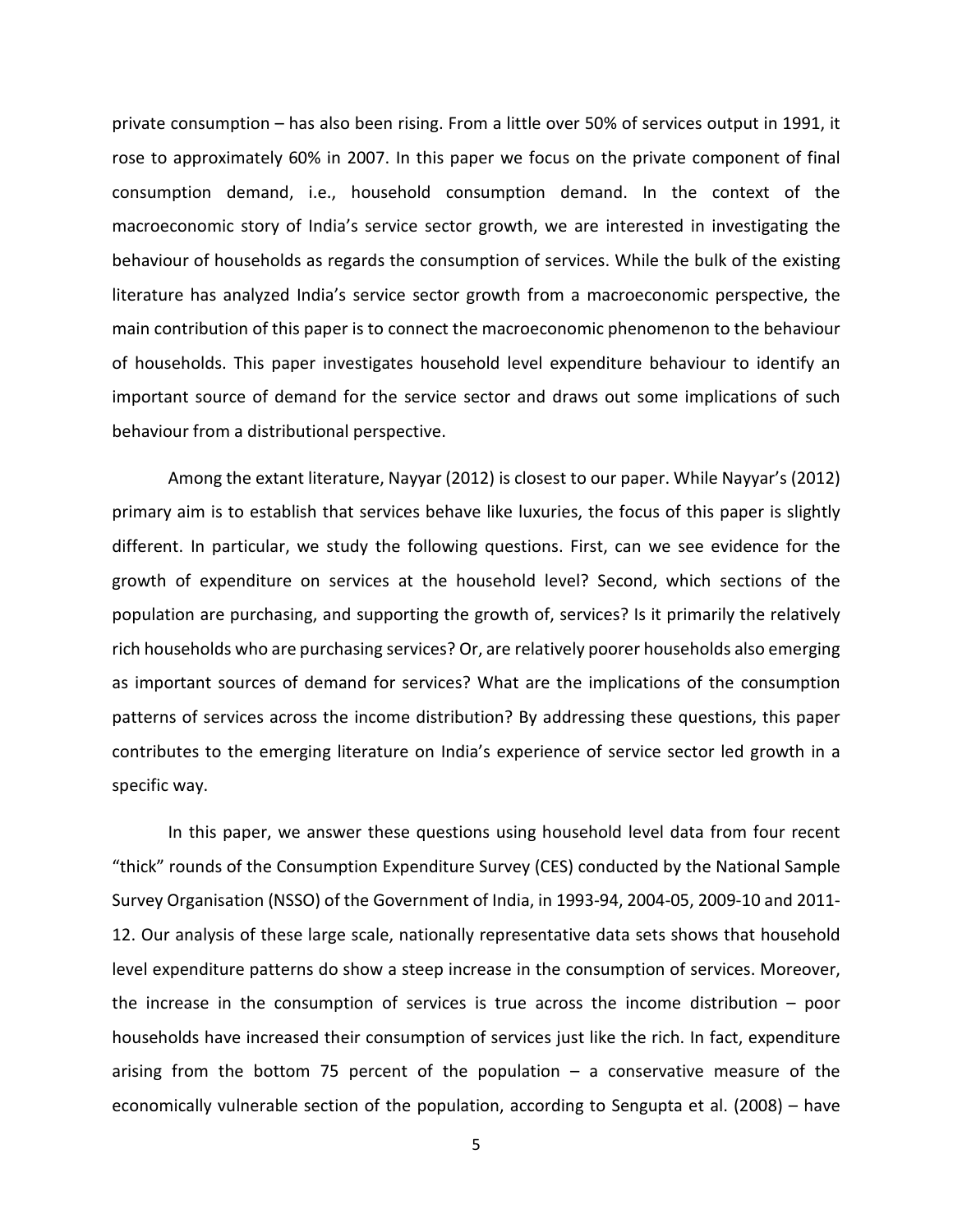become and continues to remain an important source of demand for key services. We also show that over time, the behaviour of relatively poorer households increasingly resemble those of the rich as far as the consumption of services is concerned. We think this indicates towards the operation of perverse structural constraints, of the kind that have contributed to a food budget squeeze (Basole and Basu, 2015).

The rest of the paper is organized as follows. In section 2, we discuss data sources and definitions of key variables. In section 3, we discuss patterns of consumption of services by households to establish that poor households are and continue to remain an important source of demand for services. In section 4, we present Lowess plots and estimates of quadratic Engel curves to argue that the behaviour of poor households are coming closer to those of richer households. Section 5 presents discussion of the results and the last section concludes the paper. An appendix provides details of services consumption items available in the CES of the NSSO.

#### 2. Data and Definitions

The main source of data for the analysis in this paper are the National Sample Surveys (NSS) in India, one of the oldest household sample surveys in the world. The NSS is conducted by the National Sample Survey Organization (NSSO) of the Government of India. While the NSS has collected information on a wide range of aspects – like housing, wages, sanitation, health, schooling, disability – its two most important components are the consumption expenditure survey (CES) and the employment-unemployment survey (EUS). Since 1972-73, the NSS has been split into "thick" (or quinquennial) rounds and "thin" rounds. The thick rounds are conducted roughly every 5 years, have large samples (about 120,000) and a sampling design that ensures its representativeness at sub-national levels. The thin rounds are conducted at a roughly annual frequency between the thick rounds, have smaller samples (roughly 40 percent of thick rounds) and are representative only at the national level.

For the analysis in this paper, we use data from the CES of four recent thick rounds: the 50<sup>th</sup>, 61<sup>st</sup>, 66<sup>th</sup> and 68<sup>th</sup> rounds of the NSS, which refer to the years 1993-94, 2004-05, 2009-10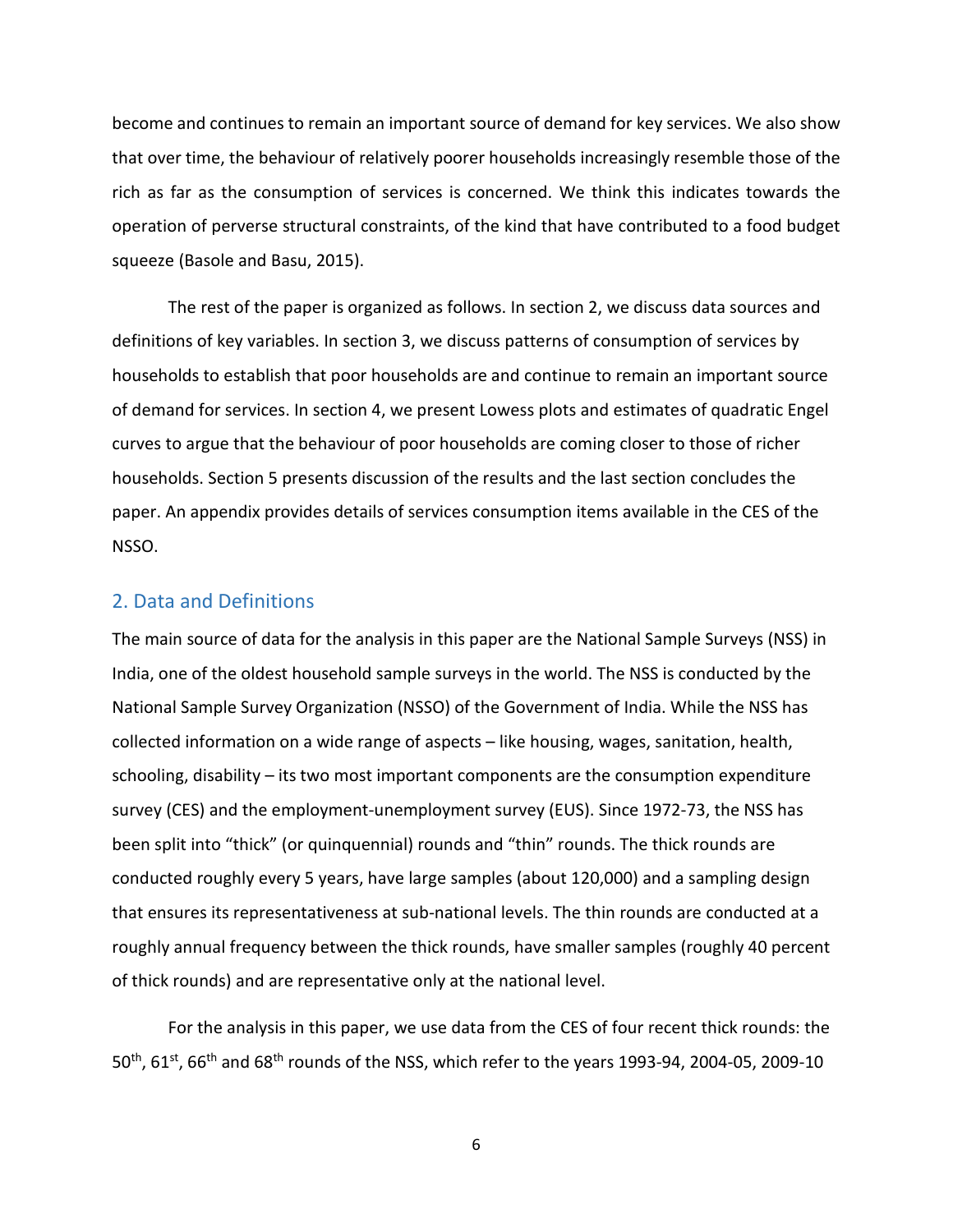and [2](#page-8-0)011-12, respectively.<sup>2</sup> The CES collects detailed information on the quantity and value of expenditure on a broad range of goods and services, including all important food and nonfood categories. $3$  Data from the CES is used to generate estimates of average monthly per capita expenditure (MPCE) and its distribution across households, and has been the mainstay of quantitative analyses of poverty and inequality in the country. The focus of this paper is on the sources and implications of growth in services. Hence, we extract data on the value of expenditure on *all categories of services that are available in the CES*. Aggregating information on expenditure on relevant items, we form 6 broad groups of services expenditure: education, healthcare, transportation, entertainment, personal services, and rent.

In this paper, the category of "education" captures expenditure of households on services directly related to education like tuition, fees, library charges and private tutors. But it excludes expenditure on goods like textbooks that would also be part of the overall household expenditure on education. The category of "healthcare" captures household expenditures on services related to healthcare and excludes expenditure on goods like medicines. The category of "transportation" includes expenses on conveyance services but excludes expenditure on goods like fuel. The category of "entertainment" includes expenditure on cinema, theater, fairs, etc., but does not include the purchase of durable goods like radio, TV, etc. The category of "personal services" includes expenditures on routine services like domestic servant, sweeper, cook, tailor, repair services, telephone (including mobile) charges. The category of "rent" includes house rent, garage rent, hotel lodging charges, etc., and is an imputed number for urban households who own their houses.[4](#page-8-2) 

While we will conduct some analysis that is disaggregated by the six categories of services expenditure, a major aim of this paper will be to study a composite category of "services expenditure". This composite category is computed as the sum of all the categories other than rent. Thus, in the rest of this paper, when we refer to "services" expenditure

<span id="page-8-0"></span><sup>&</sup>lt;sup>2</sup> We leave out the 55<sup>th</sup> round (1999-00) for well-known data problems arising from mixing of recall periods.

<span id="page-8-1"></span><sup>&</sup>lt;sup>3</sup> For education, health care, transportation, personal services and other "miscellaneous goods and services", NSSO only collects information on the value of consumption. No information on quantity of consumption is collected for these categories.

<span id="page-8-2"></span><sup>4</sup> Further details of the construction of services expenditure categories are given in the Appendix.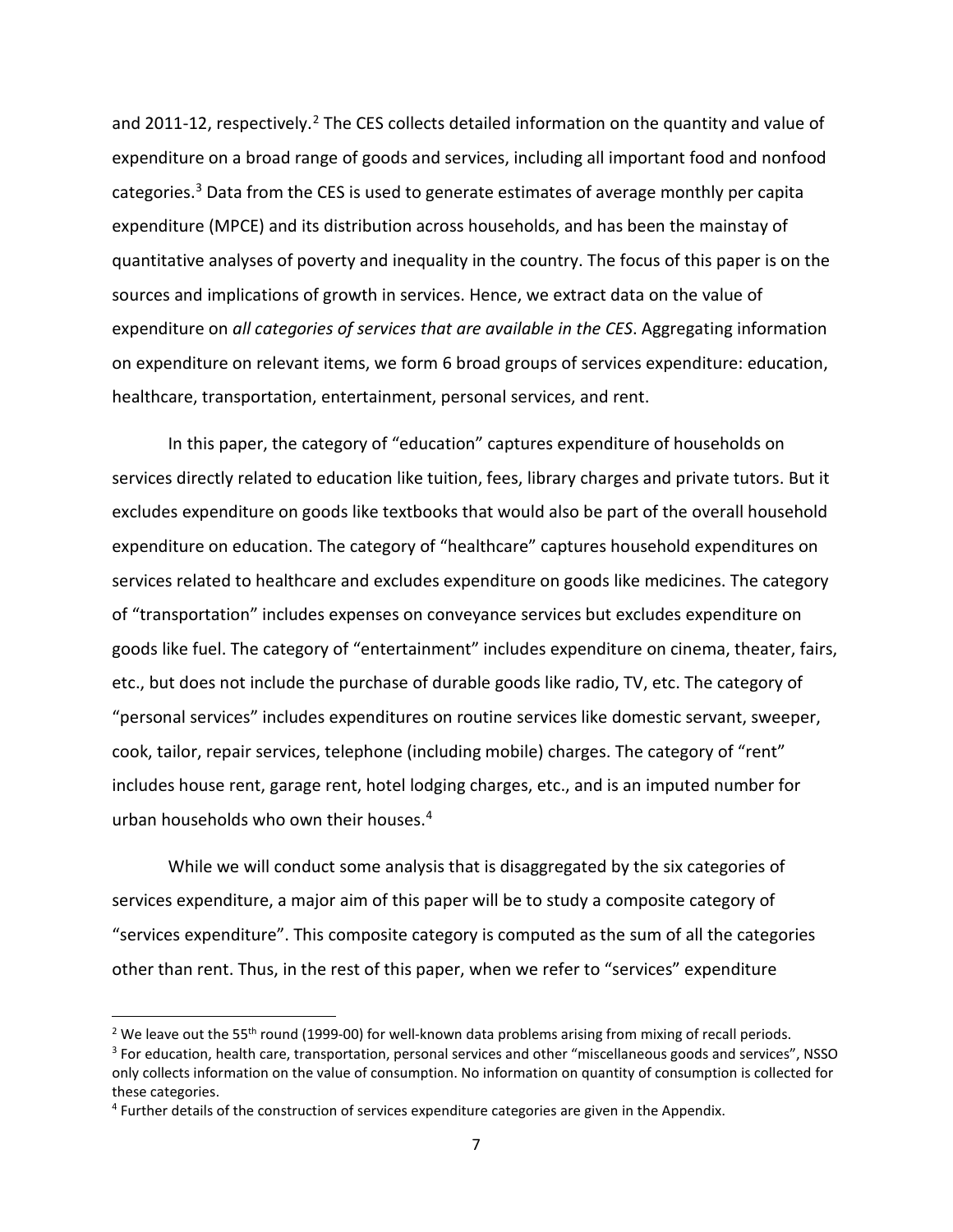without further qualifications, we will mean the sum of expenditure on education, healthcare, transportation, entertainment, and personal services. We exclude rent from the composite category for two reasons. First, much of the information on rent for urban households is an imputed figure; hence, its reliability is much lower than the expenditure information on other categories. Second, expenditure that is recorded as "rent" is a transfer payment. It is not an expenditure that correspond to the production of any good or service. Hence, it should be excluded from any analysis that refers to the output of services.

To compute real expenditures, we deflate nominal expenditure by the state-level consumer price indices for agricultural labourers (CPIAL) for rural households; for urban households, we use the state-level consumer price index for industrial workers (CPIIW). While state-level price indices allow us to control for both spatial and temporal changes in prices, we face one data issue. State-level CPIAL and CPIIW, going back to 1993-94, are only available for the following 15 major states: Andhra Pradesh, Assam, Bihar, Gujarat, Jammu & Kashmir, Karnataka, Kerala, Madhya Pradesh, Maharashtra, Orissa, Punjab, Rajasthan, Tamil Nadu, Uttar Pradesh, and West Bengal. Together these states, whose data we are using, accounted for about 82 percent of Indian households in 2011-12.

To construct a consistent series for the CPIAL and CPIIW at the state level going back all the way to 1987-88, we used data from two sources. For historical data, we used the *Economic and Political Weekly Research Foundation India Time Series* database, and for more recent years we used data available in published reports of the *Labour Bureau of the Ministry of Labour & Employment, Government of India*. Using data from both these sources, we constructed time series for state-level CPIAL and CPIIW with 1960-61 as the base year. Hence, all real expenditures in this paper are expressed in terms of 1960-61 prices.

#### 3. Patterns of Services Consumption

The growth acceleration of the Indian economy since the early 1990s was largely led by the services sector, as has been mentioned above. Between 1993-94 and 2011-12, while real gross value added for the whole economy increased by 245%, the corresponding increase for the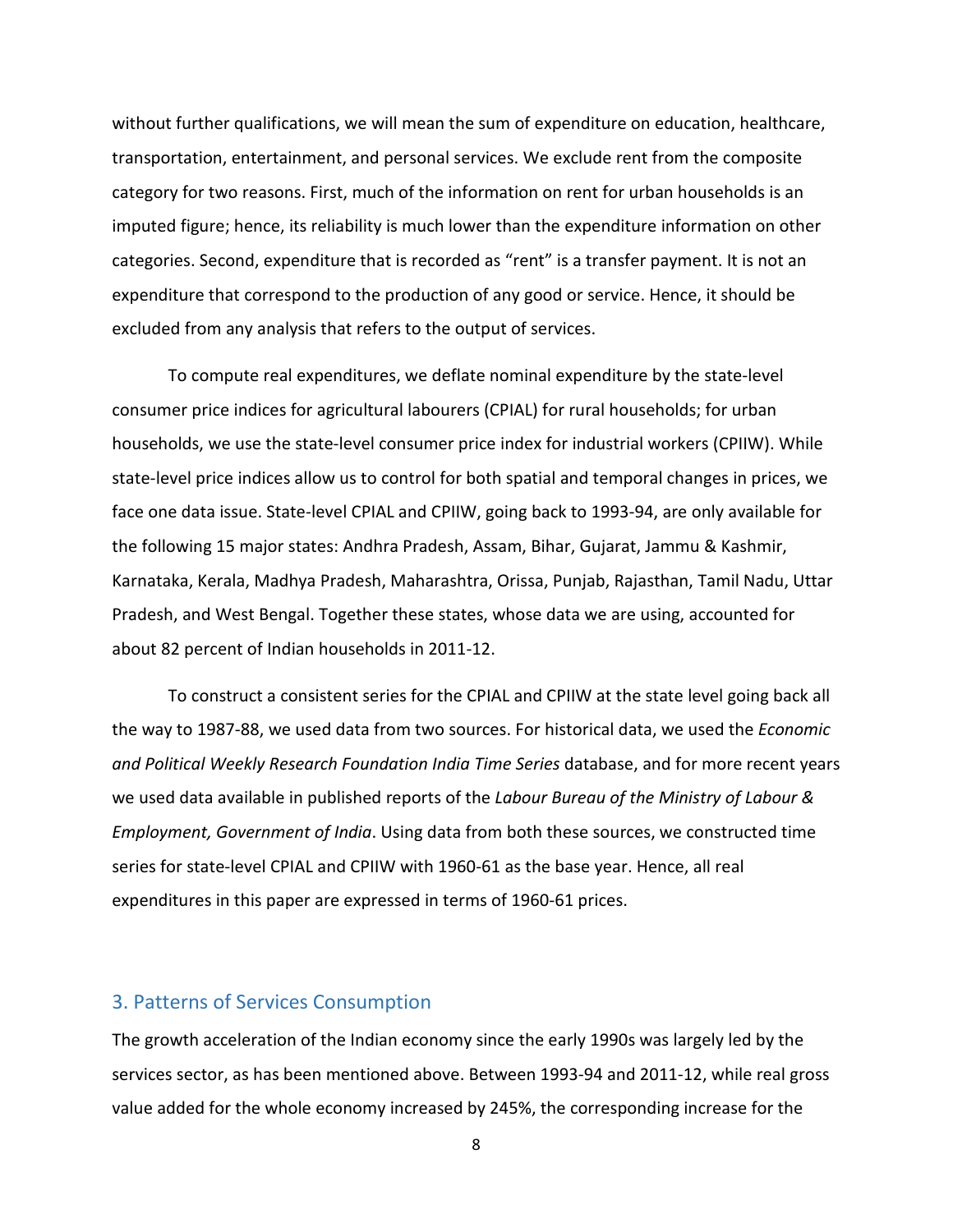services sector was 340%. Over the same period, the share of services in real value added increased from 45% to 57% (GOI, 2015, Table 1.3 A1).

An important source of demand underlying this acceleration of the services sector since the early 1990s has been final consumption demand arising from household expenditure. While there are many categories of services – like finance, insurance, real estate, business services – that are not consumed by most households, many key services – like education, healthcare, transportation – are part of the consumption basket of households. In this paper, we study those services for which expenditure data is available from the CES conducted by the NSSO. As pointed out in the previous section, the CES allows us to construct a composite category of "services expenditure" comprising of 5 important categories of services: education, healthcare, entertainment, personal services, and transportation.

Between 1993-94 and 2011-12, average inflation-adjusted total monthly per capita expenditure increased by 38% in rural and 51% in urban India (NSSO, 2014). Our own calculations show that over the same period, inflation-adjusted average monthly per capita expenditure on services increased by 167% in rural and 137% in urban India. Thus, household expenditure on services increased by more than 3 times faster than total expenditure in both rural and urban India. Turning to the five categories, our calculation show that entertainment, education and personal services were the three fastest growing expenditure categories in rural India. Over the period of study, average expenditure on the first grew by 472%, the second by 298%, and the third by 197%. In urban India, these three services were also the fastest growing expenditure categories for households, but the order of increase was different: entertainment grew by 382%, personal services by 209% and education by 170%.

Given these overall patterns of household expenditure on services, we would like to probe deeper and investigate two sets of questions. First: did the contribution of the rich to the demand for services rise over time? Second: have households been devoting an increasing share of their monthly budget on services, and can income growth account for the observed pattern?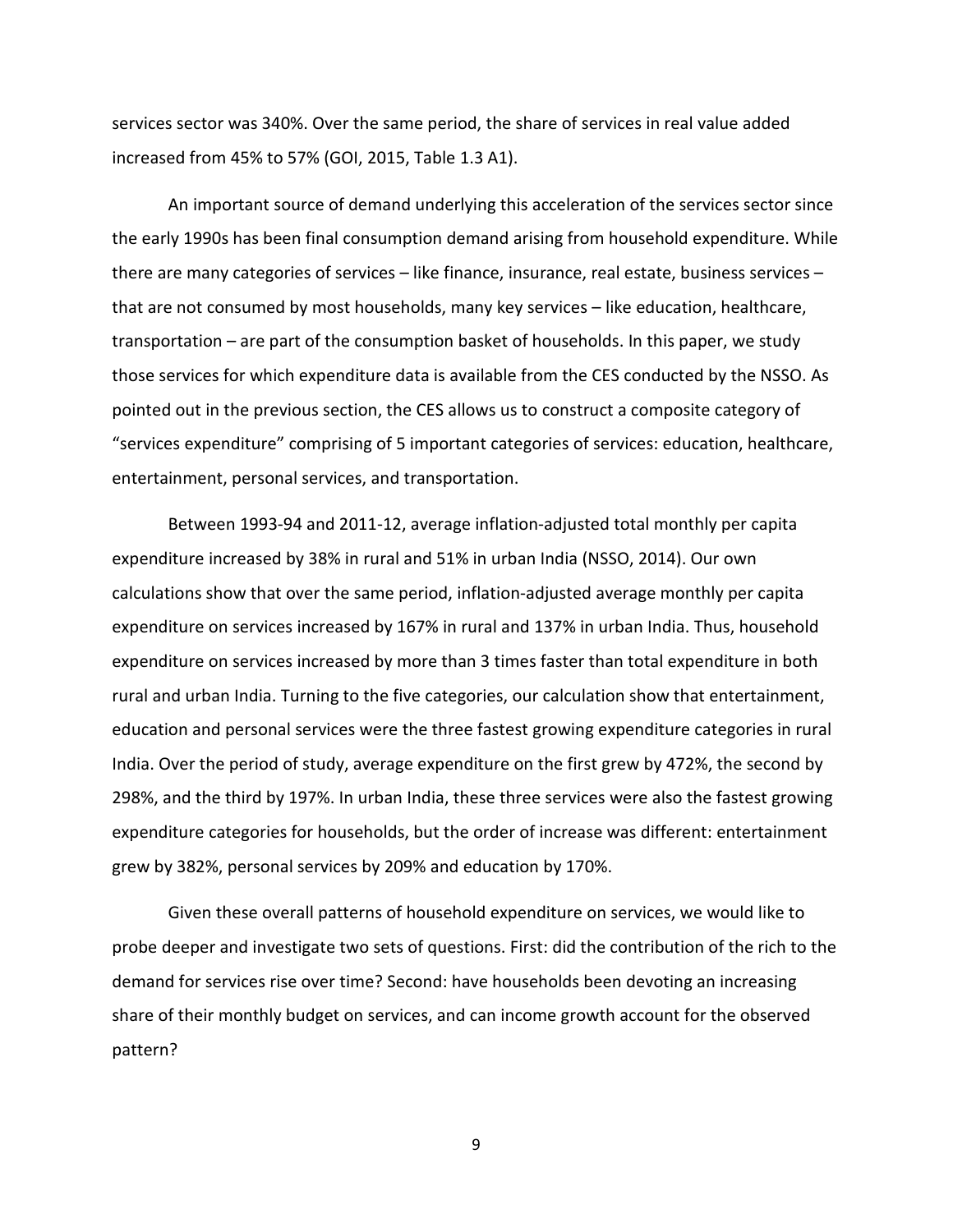#### 3.1. Are Poor Households Purchasing Services?

The first question we wish to investigate relates to a common perception that most of the final demand for services that come from households are limited to expenditure made by relatively richer households. To address this question, Table 1 reports estimates of the proportion of per capita expenditure on the 5 categories of services and their sum, that come from the bottom 75% of the MPCE distribution in each year. We choose 75% of the population because, to our mind, this is a meaningful estimate of the poor in India. In fact, this is close to, and a little lower than, the estimate of the economically vulnerable population in 2004-05 presented by Sengupta et al. (2008).

|                          | <b>RURAL</b>            |       |          |       | <b>URBAN</b>   |       |       |       |  |
|--------------------------|-------------------------|-------|----------|-------|----------------|-------|-------|-------|--|
|                          | 1993-<br>2009-<br>2004- |       | $2011 -$ | 1993- | 2004-<br>2009- |       |       |       |  |
|                          | 94                      | 05    | 10       | 12    | 94             | 05    | 10    | 12    |  |
| Education                | 49.73                   | 36.21 | 39.13    | 41.12 | 42.56          | 45.13 | 51.51 | 43.67 |  |
| Healthcare               | 23.92                   | 24.50 | 28.78    | 33.81 | 28.55          | 13.97 | 24.67 | 28.12 |  |
| <b>Personal Services</b> | 38.47                   | 24.93 | 33.30    | 34.64 | 53.42          | 46.27 | 57.87 | 60.79 |  |
| Entertainment            | 49.97                   | 39.29 | 45.62    | 46.17 | 53.77          | 43.86 | 54.04 | 55.82 |  |
| Transportation           | 41.63                   | 36.57 | 39.42    | 42.73 | 44.95          | 51.64 | 55.31 | 56.95 |  |
| <b>ALL SERVICES</b>      | 40.07                   | 31.38 | 36.91    | 39.04 | 45.76          | 45.86 | 54.66 | 54.48 |  |

**Table 1: Proportion of Per Capita Total Expenditure on Different Services Coming from the Bottom Three Quartiles of Each Year's Nominal MPCE Distribution (%)**

Source: authors' calculation from unit level data from the various rounds of the NSS. Note: all computations use sampling weights.

Let us start with data on total services that is presented in the last row of Table 1. For rural households in our sample, 40.07% of the total per capita expenditure on services in 1993- 94 came from the bottom 3 quartiles of the MPCE distribution. This declined to 31.38% in 2004- 05, but then climbed back up to 39.04% in 2011-12. For urban households in our sample, the picture is different both in terms of levels and trends. In 1993-94, 45.76% of total per capita expenditure on services came from the bottom 3 quartiles of households. While this increased mildly to 45.86% in 2004-05, it increased sharply thereafter to reach 54.48% in 2011-12.

The same trend is also visible for individual service categories. For rural households in our sample, the proportion of per capita expenditure on healthcare and transportation that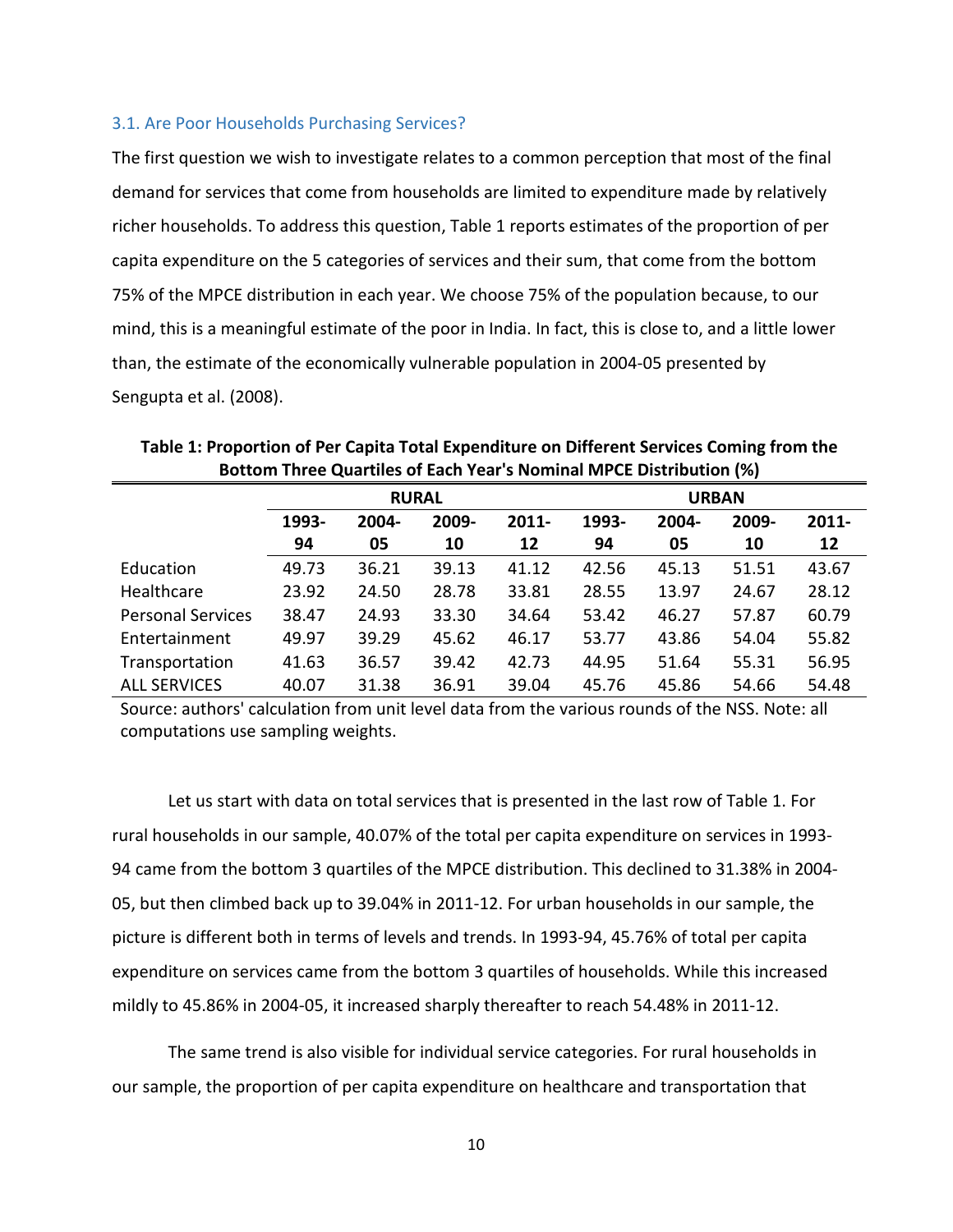comes from the bottom 3 quartiles of the MPCE distribution increased between 1993-94 and 2011-12; for education, personal services and entertainment, the corresponding figure declined (with education witnessing the largest decline). For the urban households in our sample, the proportion of per capita expenditure arising from the expenditures of the bottom 75% of the MPCE distribution increased between 1993-94 and 2011-12 for healthcare, personal services, entertainment, and transportation, with personal services and transportation witnessing the largest increases. For education, the corresponding figures remained relatively unchanged over this period.

Thus, the data in Table 1 demonstrate that poorer sections of households in both rural and urban India is a significant source of demand for the output of key service sector industries. Close to 40% of the economy-wide total of per capita expenditure on services in rural India come from the spending decisions of the bottom 75% of the MPCE distribution. In urban India, the significance of the expenditures of poorer households is even more pronounced. About 55% of the economy-wide per capita expenditure on services in urban India come from the expenditures of the bottom 3 quartiles of the MPCE distribution. While this is about 28% for education services (the lowest among the 5 categories studied in this paper), it is as high as 61% for personal services in 2011-12. Thus, it would be incorrect to think that expenditure on services is primarily accounted for by the rich; the poor, especially in urban areas, account for a large proportion of the economy-wide (per capita) expenditure on services. Importantly, the share of the poor has not been falling, as would have happened if the demand for services in the boom period had been driven by the rich alone.

#### 3.2. Consumption of Services across MPCE Deciles

The relatively faster growth in the household expenditure on services, in comparison to overall expenditure, was reflected in its rising share in household budgets. This has been the case for an average household. Was this increase restricted to richer sections of the population? To answer this question we present data in Table 2 on the average share of services in the household budget across MPCE deciles. For calculations reported in Table 2, we define deciles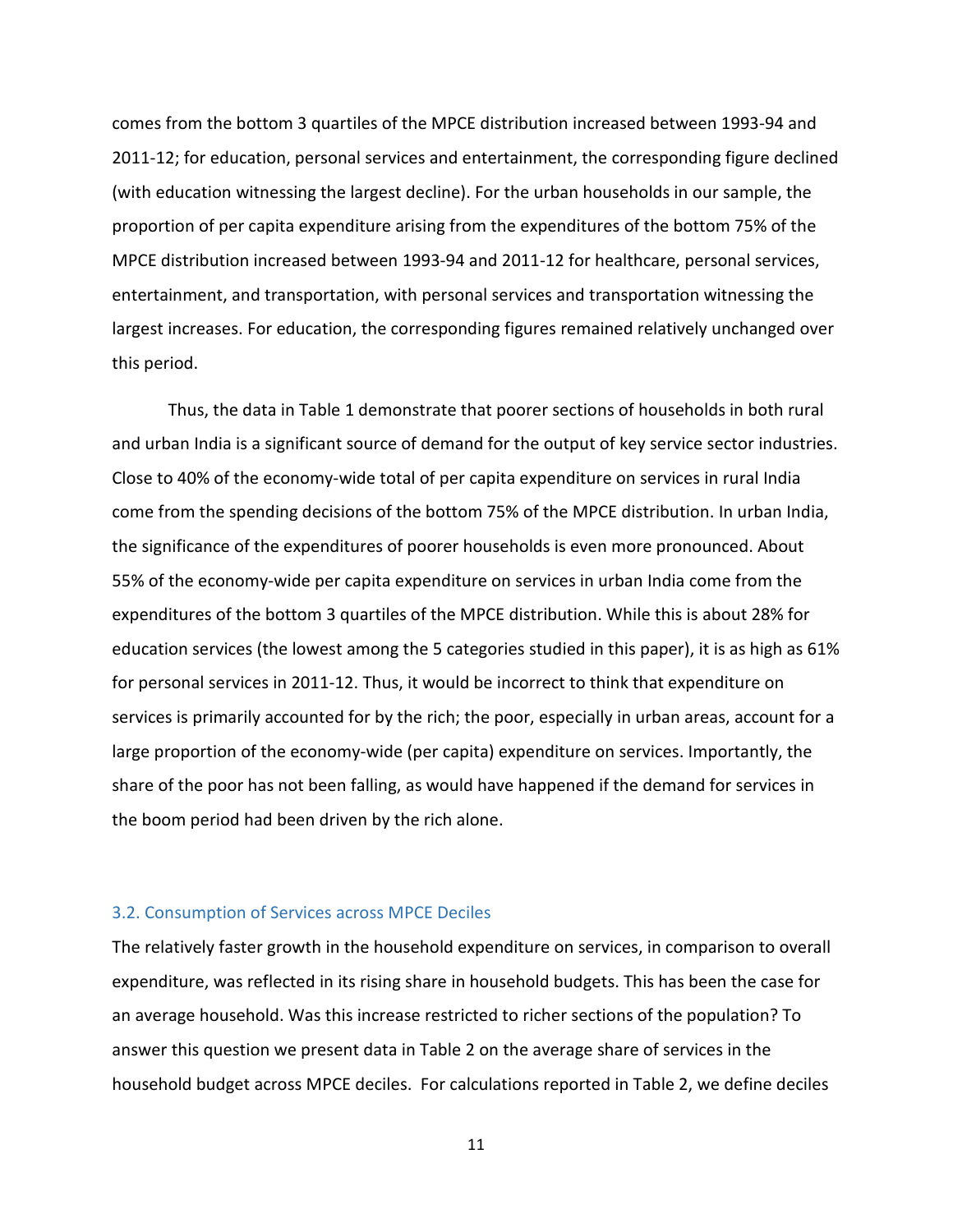on the basis of the nominal MPCE distribution for each year and within each year, for rural and urban areas, separately. Thus, for instance, the decile cut-offs for rural households in 2004-05 would be different not only from the cut-offs for urban households in 2004-05 but also for rural households in other years.

|                  | <b>RURAL</b> |       |       |          | <b>URBAN</b> |       |       |          |  |
|------------------|--------------|-------|-------|----------|--------------|-------|-------|----------|--|
| <b>MPCE</b>      | 1993-        | 2004- | 2009- | $2011 -$ | 1993-        | 2004- | 2009- | $2011 -$ |  |
| <b>Deciles</b>   | 94           | 05    | 10    | 12       | 94           | 05    | 10    | 12       |  |
| $\mathbf{1}$     | 3.71         | 3.53  | 5.22  | 6.42     | 4.74         | 4.19  | 6.77  | 7.90     |  |
| 2                | 3.77         | 4.18  | 6.58  | 7.49     | 5.30         | 5.63  | 8.18  | 9.86     |  |
| 3                | 4.01         | 4.74  | 7.31  | 8.35     | 5.82         | 6.61  | 9.88  | 10.95    |  |
| 4                | 4.47         | 5.27  | 7.91  | 8.88     | 6.70         | 7.68  | 11.06 | 11.94    |  |
| 5                | 4.75         | 5.71  | 8.61  | 9.51     | 7.23         | 9.29  | 12.23 | 12.53    |  |
| 6                | 5.08         | 6.26  | 9.40  | 10.68    | 7.95         | 10.63 | 13.10 | 13.05    |  |
| 7                | 5.61         | 6.87  | 10.45 | 10.68    | 8.65         | 12.94 | 14.87 | 14.80    |  |
| 8                | 6.05         | 8.06  | 11.01 | 11.43    | 10.34        | 14.84 | 15.33 | 14.95    |  |
| 9                | 7.19         | 9.99  | 11.64 | 12.94    | 11.77        | 16.16 | 17.09 | 16.17    |  |
| 10               | 9.89         | 13.29 | 14.04 | 14.62    | 16.22        | 20.90 | 19.30 | 19.47    |  |
| <b>All Hhlds</b> | 5.25         | 6.25  | 8.64  | 9.56     | 8.14         | 11.68 | 13.21 | 13.47    |  |

**Table 2: Share of Services in Monthly Per Capita Expenditure (%) across Each Year's Nominal MPCE Deciles**

Source: authors' calculation from unit level data from the various rounds of the NSS. Note: MPCE deciles are defined on nominal MPCE for rural and urban areas separately for each year. All computations use sampling weights.

The data in Table 2 highlight three interesting trends. First, on average, households have continually increased the share of their monthly budget for purchasing services: in rural India, the share of services increased from 5.25% in of household budgets in 1993-94 to 9.56% in 2011-12; in urban India, the corresponding increase was from 8.14% in 1993-94 to 13.47% in 2011-12. Second, for any year we observe an increasing trend in the average share of services expenditure in household budgets as we move from poorer to richer households. This is a wellknown trend and reflects the fact that poorer households have to spend a larger share of their budgets on other necessary items. Third, as we move across years we see an increase in the average share of services in the household budget across *all* MPCE deciles. This means that, for both rural and urban India, the average share of expenditure on services for households in any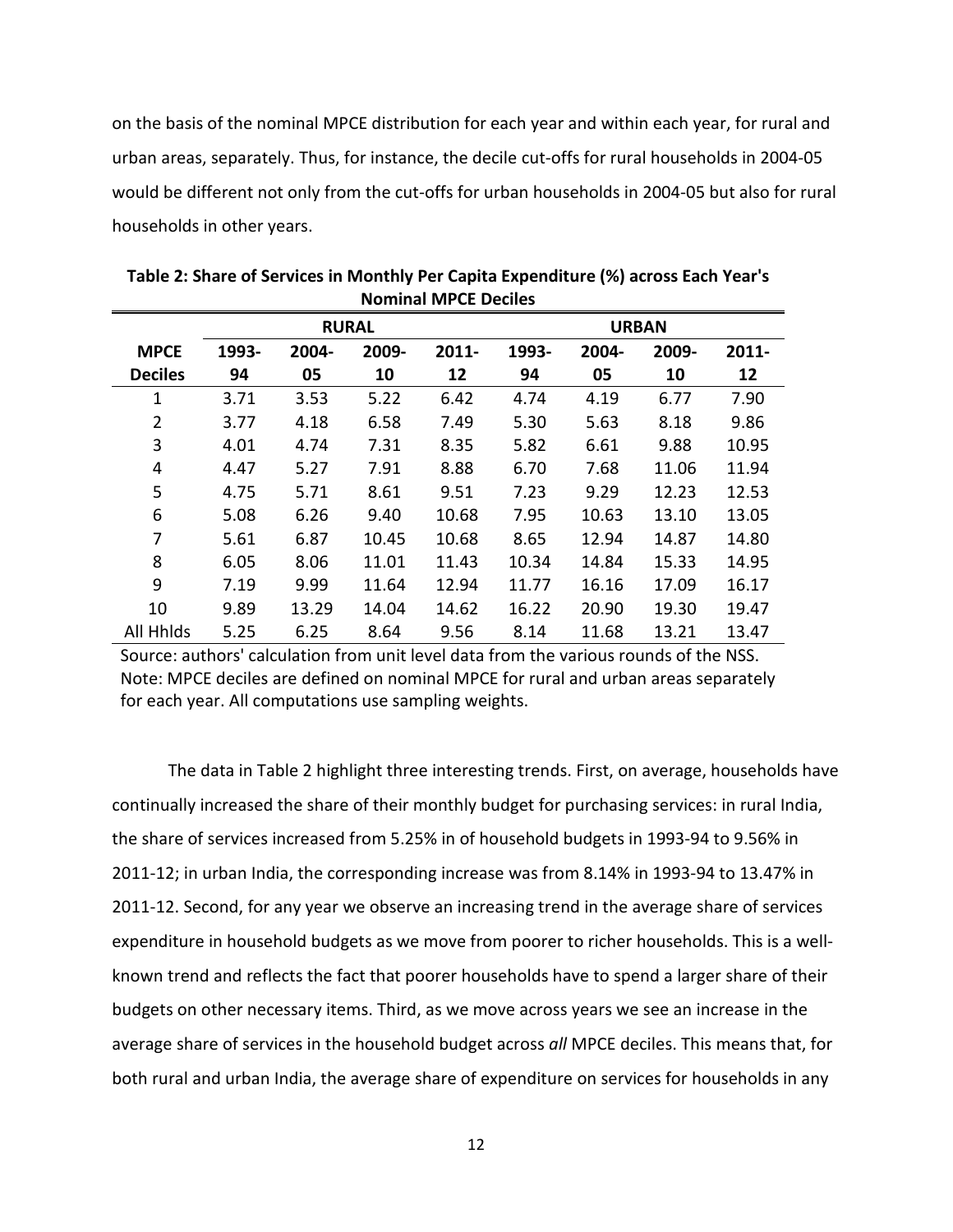(nominal) MPCE decile in any time period was higher than the corresponding average for households in the same (nominal) MPCE decile in a previous time period. Thus, the increase in the average share of services in the household budget is not restricted to any particular section, e.g., rich households, of the population when we define relative position in any year with respect to the distribution of total expenditures in that particular year. Using such a definition of rich/poor, the vast majority of households display the same trend of devoting an increasing share of their household budget on services.

While the pattern seen in Table 2 is striking, it needs to be interpreted with caution. This is because of two reasons: (a) the group of households that occupy a given (nominal) MPCE decile in some period is different from those that occupy the same (nominal) MPCE decile in a subsequent (and previous) period; and, (b) since the early 1990s, India has witnessed relatively rapid income growth so that income (and expenditure) levels of households have generally increased over time. The first reason comes from the fact that the NSS does not collect a panel data set, i.e., the same household is not interviewed at different points in time. Instead, for every round, a different stratified random sample is used for collecting data. The second reason is important to keep in mind because households generally increase their budget share of nonfood, of which services is a component, as they become richer. This trend is observed for households across the world and arises from the fact that services are luxuries, with income elasticities greater than unity.<sup>[5](#page-14-0)</sup> Thus, to investigate if anything unexpected is going on with regard to household expenditure patterns in India, it is essential to control for income variation over time (and across space).

Since the absence of a panel data set prevents us from tracking the same household over time, we adopt an indirect way to control for income variation (over time and space). We compare (groups of) households with *similar* real incomes levels at different points in time and space, where we compute real expenditure by deflating nominal expenditures by the statelevel CPIAL for rural and state-level CPIIW for urban households. In Table 3, we present

<span id="page-14-0"></span> <sup>5</sup> We use total expenditure (MPCE) as a proxy for income. We do so because the NSS does not collect data on income of households.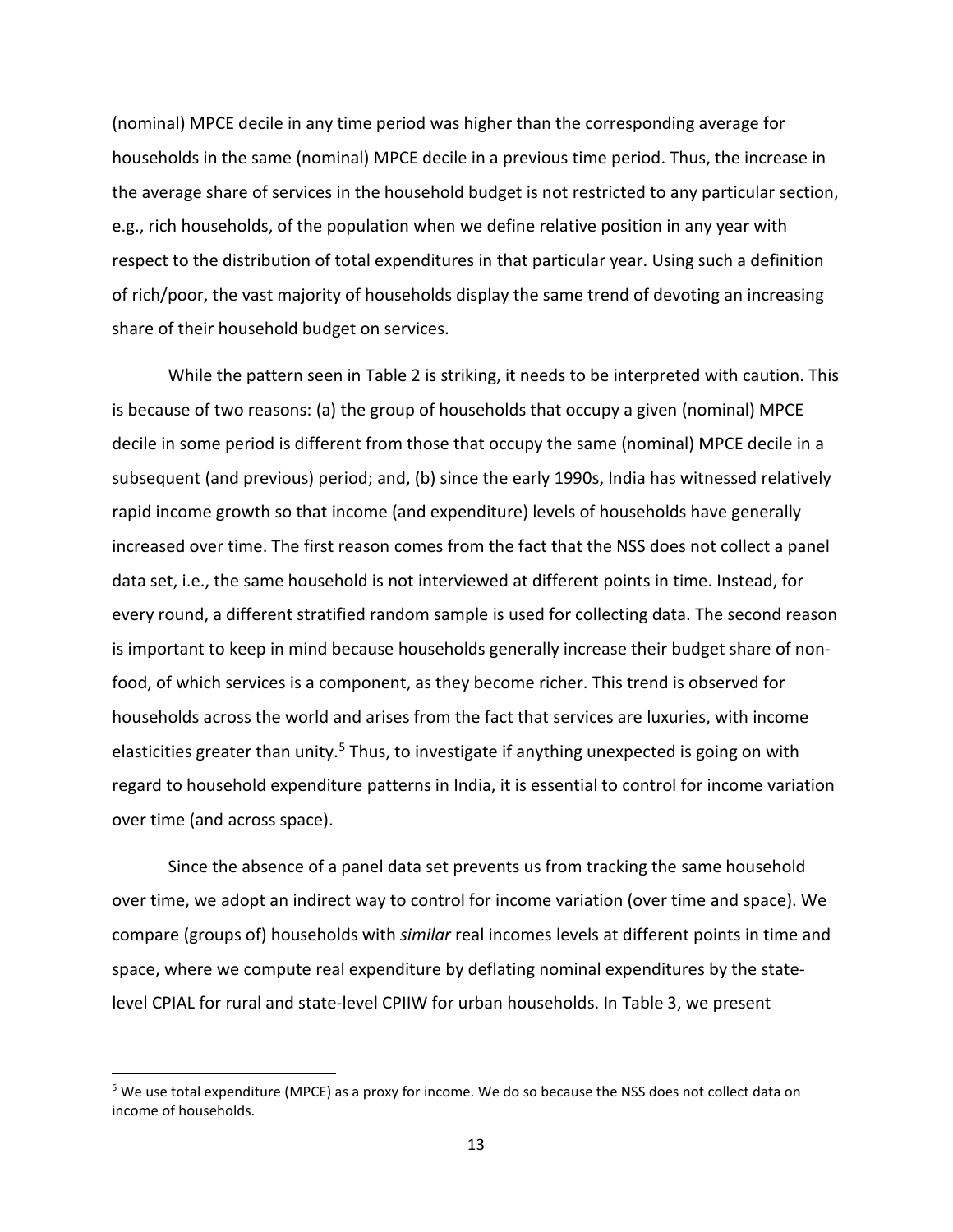estimates of average share of service expenditure in household budgets for rural and urban households across inflation adjusted MPCE deciles.

Note that Table 3 is similar to Table 2 with the sole and important difference being the manner in which the deciles are calculated. To prepare the estimates in Table 2, decile cut-offs had been defined for the nominal MPCE distribution pertaining to rural/urban India for each year separately. Hence, since average MPCE increased over the years, the decile cut-offs also increased over the years. For the calculations reported in Table 3, we define decile cut-offs on the basis of real MPCE for the *pooled sample* of households from all the four years. We do this separately for the sample of rural and urban households. The important point of this exercise is that the decile cut-offs *do not change* over the years. Thus, when we compare estimates of the average share of services expenditure in household budgets across years, we are able to compare groups of households with *similar* levels of real income.

One way to understand our procedure is to note that any decile defined on the basis of real MPCE for the pooled sample of households will include households from all the four years. For instance, the first decile will have households with real MPCE lower than the first decile cutoff. In general this condition will be satisfied by households from all the four years in our sample. Hence, the first (or any other) real MPCE decile will have households from 1993-94, 2004-05, 2009-10 and 2011-12. Now, for all households in the first (or any other) real MPCE decile, we compute the average share of service expenditure by time periods. Since all households within the first (or any other) decile of real MPCE have similar real MPCE, this gives us an indirect way of answering the following question: do (groups of) households behave differently over time with respect to their expenditure on services even when their income level(s) do not change too much?

Table 3 shows that the answer to the above question is generally in the affirmative. For instance, the average share of household budget devoted to services increased from 3.68% in 1993-94 to 6.14% in 2011-12 for rural households in our sample with real income in the bottom most decile. For the analogous group of urban households, the corresponding increase was from 5.05% in 1993-94 to 8.10% in 2011-12. If we move to the other end of the real MPCE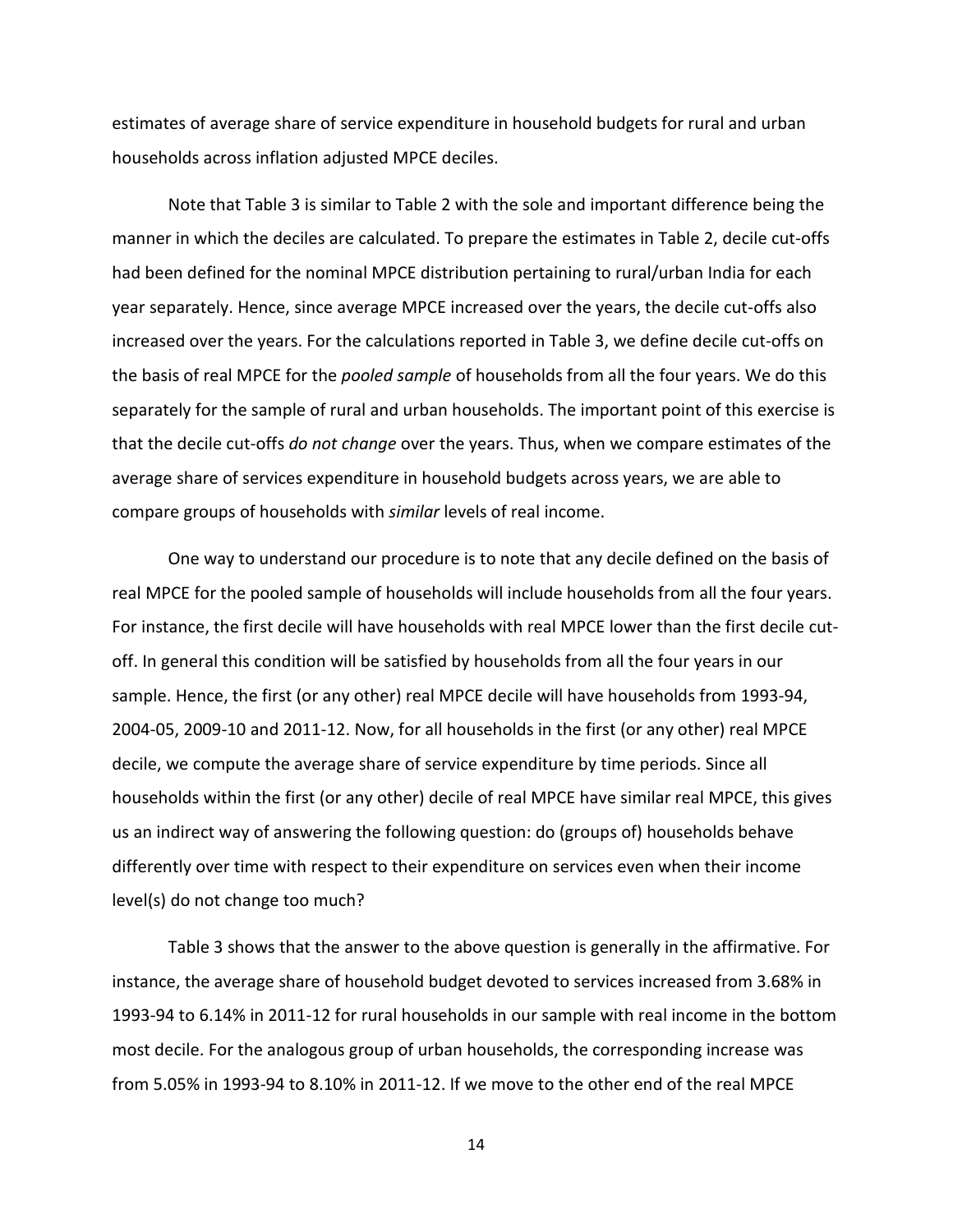distribution we see the same pattern of increase over time but with an important difference: the magnitude of increase is much lower. For instance, for the top most decile in rural India, average share of household budget on services increased from 11.67% in 1993-94 to 13.17% in 2011-12. In urban India, the increase at the top is even lower: from 17.69% in 1993-94 to 18.68% in 2011-12. Moreover, if we compare 2004-05 and 2011-12, the increase is even lower for rural areas and is reversed for urban India. For the top most decile in rural India, the share of household budget devoted to services barely increased from 13.06% in 2004-05 to 13.17% in 2011-12. In urban India, the corresponding share goes down from 21.62% in 2004-05 to 18.68% in 2011-12. The pattern of decline is true for deciles 7 through 10 in urban India.

|                     |       |       | <b>RURAL</b> |       | <b>URBAN</b> |       |       |       |
|---------------------|-------|-------|--------------|-------|--------------|-------|-------|-------|
| Real<br><b>MPCE</b> | 1993- | 2004- | 2009-        | 2011- | 1993-        | 2004- | 2009- | 2011- |
| <b>Deciles</b>      | 94    | 05    | 10           | 12    | 94           | 05    | 10    | 12    |
| 1                   | 3.68  | 3.57  | 5.22         | 6.14  | 5.05         | 5.00  | 7.37  | 8.10  |
| $\overline{2}$      | 3.99  | 4.23  | 6.09         | 6.37  | 5.83         | 7.02  | 8.87  | 9.81  |
| 3                   | 4.47  | 4.70  | 6.89         | 7.25  | 6.71         | 8.17  | 10.46 | 10.48 |
| 4                   | 4.76  | 5.23  | 7.55         | 7.46  | 7.31         | 10.07 | 11.16 | 11.73 |
| 5                   | 5.27  | 5.53  | 8.01         | 7.98  | 8.23         | 11.22 | 12.32 | 12.20 |
| 6                   | 5.66  | 6.12  | 8.67         | 8.52  | 9.10         | 12.42 | 13.27 | 12.58 |
| 7                   | 6.34  | 6.79  | 9.82         | 8.91  | 10.10        | 14.31 | 14.35 | 13.98 |
| 8                   | 6.94  | 7.99  | 10.24        | 9.97  | 11.44        | 15.30 | 15.61 | 14.73 |
| 9                   | 8.38  | 9.40  | 11.03        | 11.03 | 13.21        | 17.36 | 17.06 | 15.66 |
| 10                  | 11.67 | 13.06 | 13.32        | 13.17 | 17.69        | 21.62 | 19.27 | 18.68 |
| All Hhlds           | 5.25  | 6.25  | 8.64         | 9.56  | 8.14         | 11.68 | 13.21 | 13.47 |

**Table 3: Share of Services in Monthly Per Capita Expenditure (%) across Real MPCE Deciles for Pooled Data**

Source: authors' calculation from unit level data from the various rounds of the NSS. Note: Real MPCE deciles are defined on the basis of the distribution of real MPCE pooled for all years, separately for rural and urban areas. All computations use sampling weights.

Let us summarize the evidence presented in this section so far by highlighting two important points. First, we have shown that the sole source of demand for key services is not only the richer sections of the population; in fact, a large part of the total demand is arising from expenditure made by poorer sections of the population too, and this is especially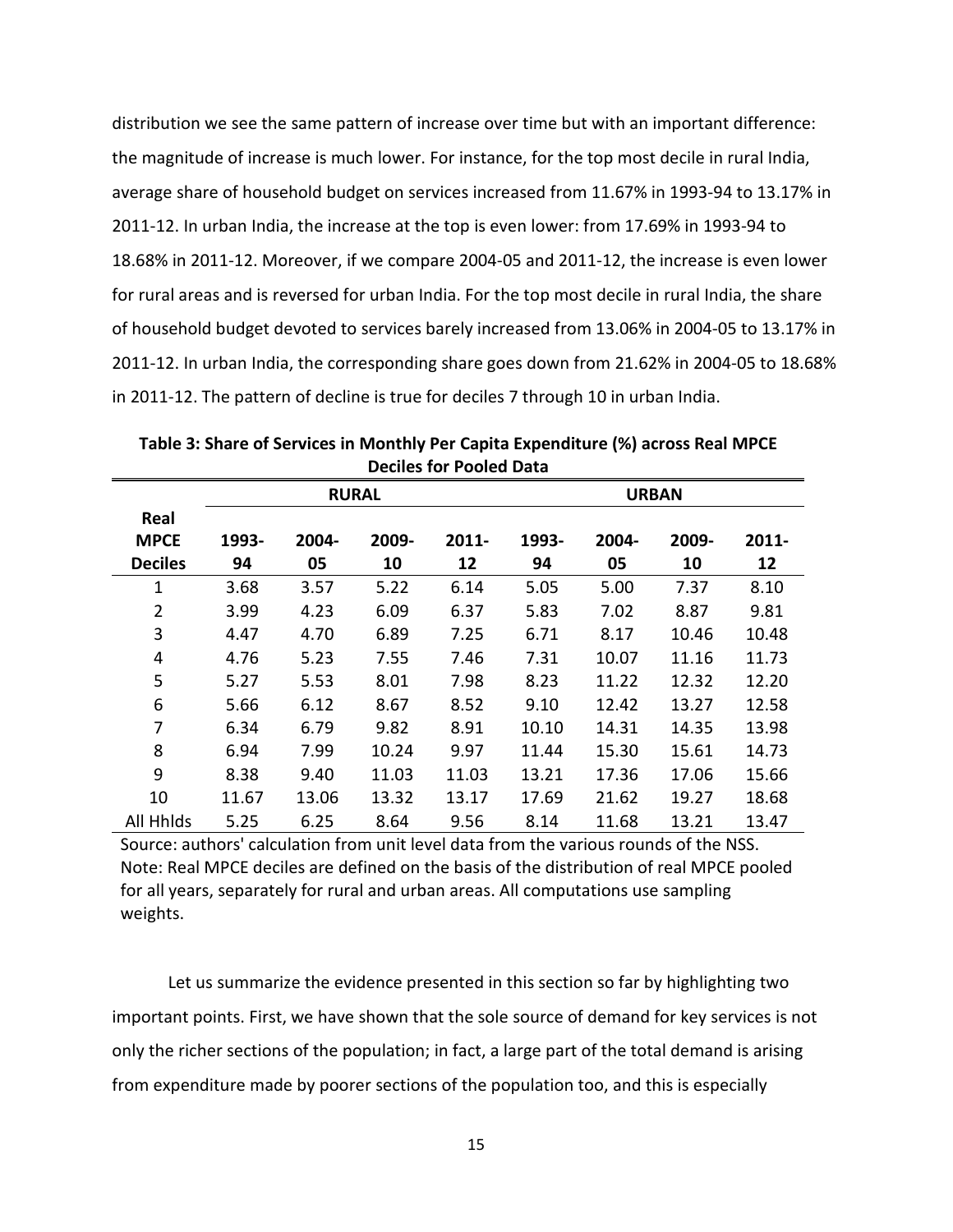important in urban India. Second, we have shown that the increasing purchases of services by households – especially poorer households – is larger than what can be accounted for purely by the growth of income. This is because groups of households with similar levels of real income have increased the share of their monthly budget for services over the years. Moreover, this patterns seems to be relatively stronger at lower ends of the MPCE distribution.

#### 4. Are Poor Households Becoming Like the Rich?

The evidence presented in the previous section highlights two patterns. First, on average, the share of household expenditure devoted to services has gone up over time in both rural and urban India (Table 2). Second, the average increase over time is driven by very different patterns for rich and poor households. For poorer households, the share has increased over time, even as it has decreased for rich households, especially since 2004-05 and in urban India. This suggests that the difference in the behaviour of rich and poor households with respect to expenditure on services – as captured by the share of household budget used for services – has narrowed down over time. In this section, we will present two types of evidence to support this claim about the narrowing down of difference between the behaviour of rich and poor households: bivariate nonparametric relationship between real MPCE and share of services; quadratic Engel curves for share of services.

#### 4.1. Lowess Plots

The first pieces of evidence we would like to present are the bivariate relationship between the share of services share and real MPCE for the entire distribution of real MPCE for each particular year. In Figure 1 and 2, we present this relationship using Lowess plots of the share of services in MPCE on the logarithm of real MPCE for rural and urban India respectively. These Lowess plots are computed through locally weighted bivariate regression of the share of services in MPCE on the logarithm of real MPCE. This method was first proposed by Cleveland (1979) and has been widely used since then as a flexible method for capturing bivariate relationships among random variables. Being a local smoothing technique, it is sensitive to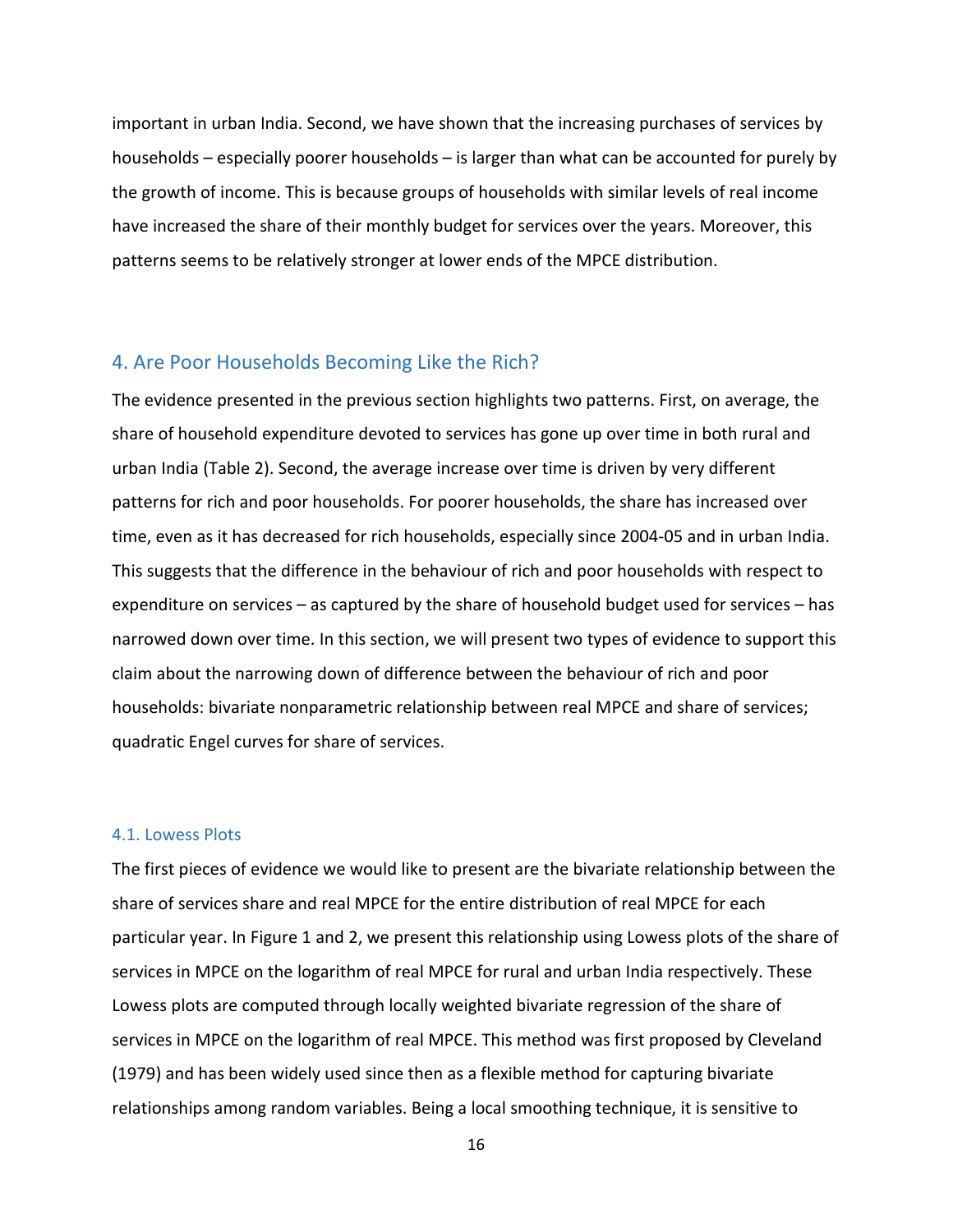variations in the bivariate relationship at *all* points in the distribution of the independent variable.



*Figure 1: Lowess plot (with a bandwidth of 0.4) of the share of monthly per capita expenditure (MPCE) on services (excluding rent) and log-real MPCE in Rural India. Source: authors' calculation from unit level data from the NSS. To exclude outliers, the top and bottom 1 percent of the log-real MPCE distribution for each year has been dropped.* 

Two important patterns can be observed in the Lowess plots in Figure 1 and 2. First, they show that the share of services in MPCE and the logarithm of real MPCE are positively related for every year in both rural and urban India. Thus, as households become richer, they spend a larger share of their monthly budget on services. Second, the Lowess plots shift over time in interesting ways. Between 1993-94 and 2004-05, Lowess curves for both rural and urban India pivot anti-clockwise. Thus, curve shifts down at the left end of the real MPCE distribution, and the rest of the curve shifts up. This anti-clockwise shift of the Lowess curve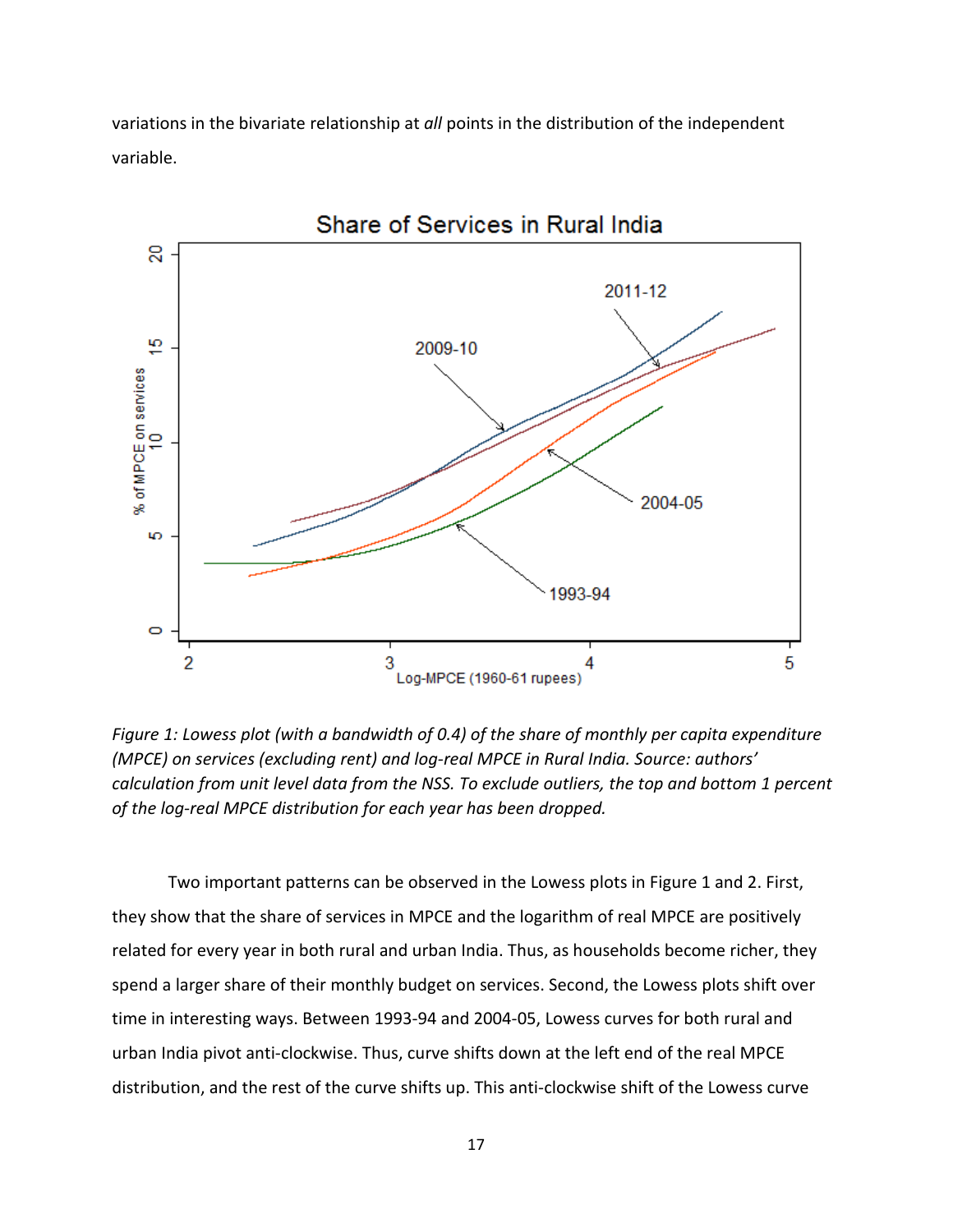between 1993-94 and 2004-05 is much more pronounced in urban that in rural India. Between 2004-05 and 2009-10, the Lowess curve for rural India shifts up in an almost parallel manner. Over the same period, the Lowess curve for urban India pivots in a clockwise direction. This clockwise movement leads the Lowess curves for the two years to intersect. Between 2009-10 and 2011-12, the Lowess curves for both rural and urban India pivot in a clockwise direction.



*Figure 1: Lowess plot (with a bandwidth of 0.4) of the share of monthly per capita expenditure (MPCE) on services (excluding rent) and log-real MPCE in Urban India. Source: authors' calculation from unit level data from the NSS. To exclude outliers, the top and bottom 1 percent of the log-real MPCE distribution for each year has been dropped.*

These two Lowess plots suggest an interesting fact. In urban India, the consumption pattern of the poor with regard to services – as measured by the share of monthly expenditure devoted to services – have increasingly resembled the pattern of the rich since 2004-05. This is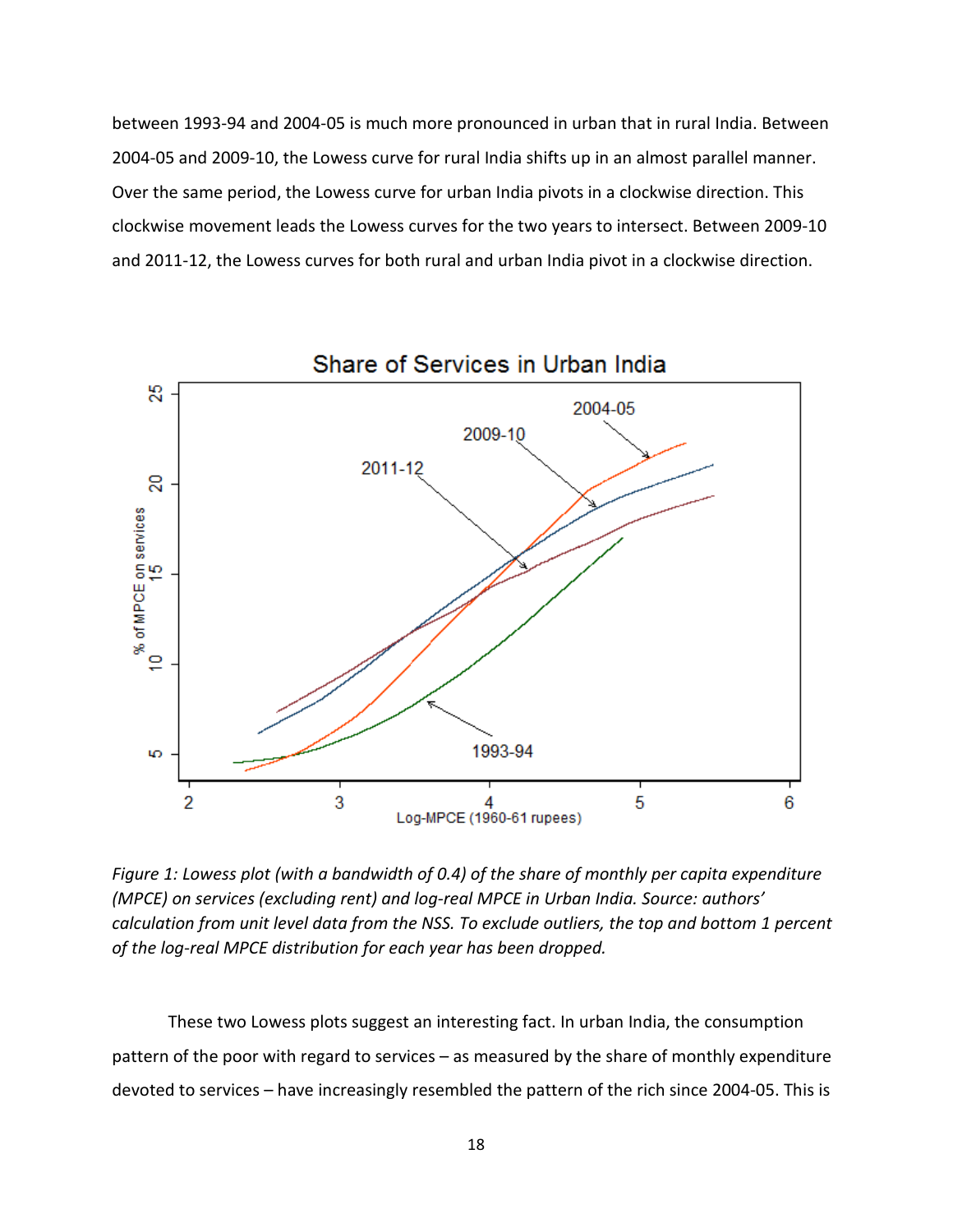because the Lowess curve for urban India has pivoted in a clockwise direction, so that the difference in the monthly expenditure share for services for the upper and lower ends of the real MPCE distribution has narrowed down. While pattern is observed for urban India since 2004-05, it is observed for rural India since 2009-10.

#### 4.2. Quadratic Engel Curves

While the Lowess curve are extremely informative and give us an idea about the changing relationship between the share of services and real MPCE, its main disadvantage is that it is a bivariate relationship. Hence, the Lowess curves are not able to control for other factors that might impact both the share of services and real MPCE so that the bivariate relationship estimated and presented in the Lowess curves might be biased. To control for other relevant factors, we supplement the Lowess plots with results from regression analysis.

In moving to a regression analysis, we are able to draw on a vast body of literature that has studied Engel curves (for instance, see Lewbel, 2008). Engel curves capture a crucial aspect of household behaviour: the relationship between expenditure on particular items or group of items and the household's income or total expenditure. One of the most popular forms of the Engel curve is expressed as a relationship between budget shares (of items or groups of items) and total expenditure. Empirical studies of the budget share Engel curve have often used the Working-Leser model, where budget share of an item (or group of items) is a linear function of log-expenditure (Working, 1943; Leser, 1963). In this paper, we will use this popular specification – the Working-Leser model – of the Engel curve.

In estimating Engel curves, at least four issues need to be addressed. The first issue relates to the appropriate functional form. Even though the early literature used a linear specification of the Working-Leser model, many researchers have argued that a quadratic specification is more appropriate for various reasons, like allowing for potential nonlinearities (Banks et al., 1997). In this paper, we follow the recent literature in estimating a quadratic form of the Engel curve. The second issue relates to the use of other covariates in the model. While some papers have used bivariate specifications – budget share regressed on a constant and log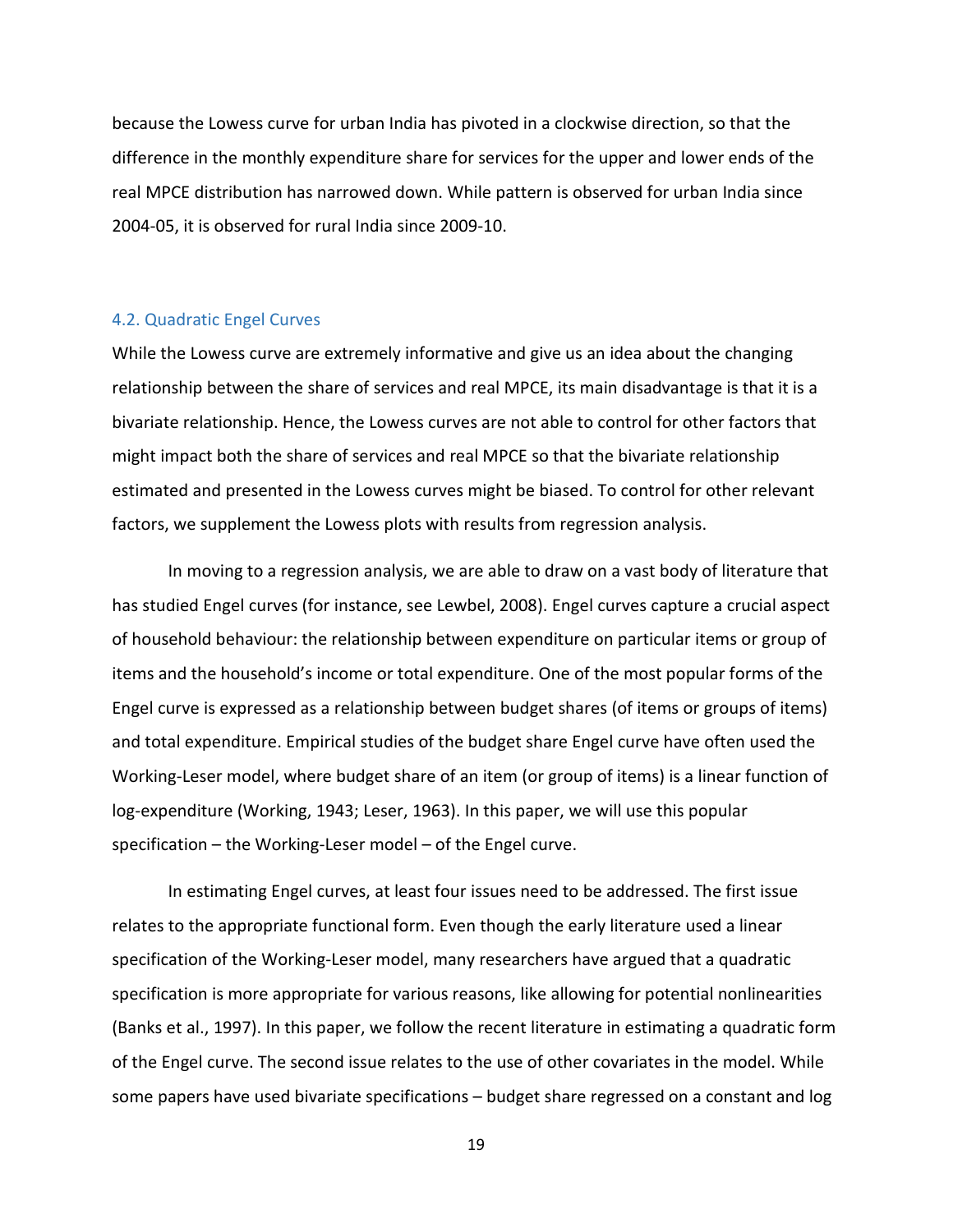expenditure – it is now common to control for other households level characteristics, especially demographic factors. In this paper, we follow this literature and include extensive demographic controls in the model.

The third issue pertains to the zero-expenditure problem (Deaton and Irish, 1984). This problem arises because households often report zero consumption of many goods and services. If a large proportion of households report zero expenditure for the item under investigation, then ignoring this feature of the setting might give rise to biased estimates. On the other hand, it is often difficult to identify the exact reason for the reported zero expenditure. It could arise because of non-consumption or because of low frequency of purchase or measurement error. Hence, it becomes difficult to address the zero expenditure problem. In this paper, we could avoid the problem of zero expenditure because our main variable of interest is the composite category of services. While many households reported zero expenditure for individual items, very few households reported zero expenditure for all items. Hence, for none of the years did we have a sample with more than 5 percent zero expenditure. Since a rule of thumb is to address the zero expenditure problem only when more than 10 percent of sample households fall in that category, we ignored the issue (Wooldridge, 2002).

The final issue relates to the potential problem of endogeneity. In the Working-Leser model, the dependent variable is budget share of an item (or a group of items) and the key independent variable is log-expenditure. Since expenditure on an item (or group of items) is jointly determined with total expenditure, the key independent variable in the model is likely to be endogenous. Hence, estimating the model with OLS is likely to produce biased an inconsistent parameter estimates. In this paper, we address this potential problem by using two instruments for log-real expenditure: amount of land owned for potentially productive purposes, and educational attainment of the household head.

To construct the instruments, we use relevant data from the CES. For the first instrument – amount of land owned for potentially productive purposes – we use information from two questions in the CES questionnaire: (1) whether the household owns any land?, and (2) if it owns land, which of the following three types does it fall into: (a) homestead only, (b)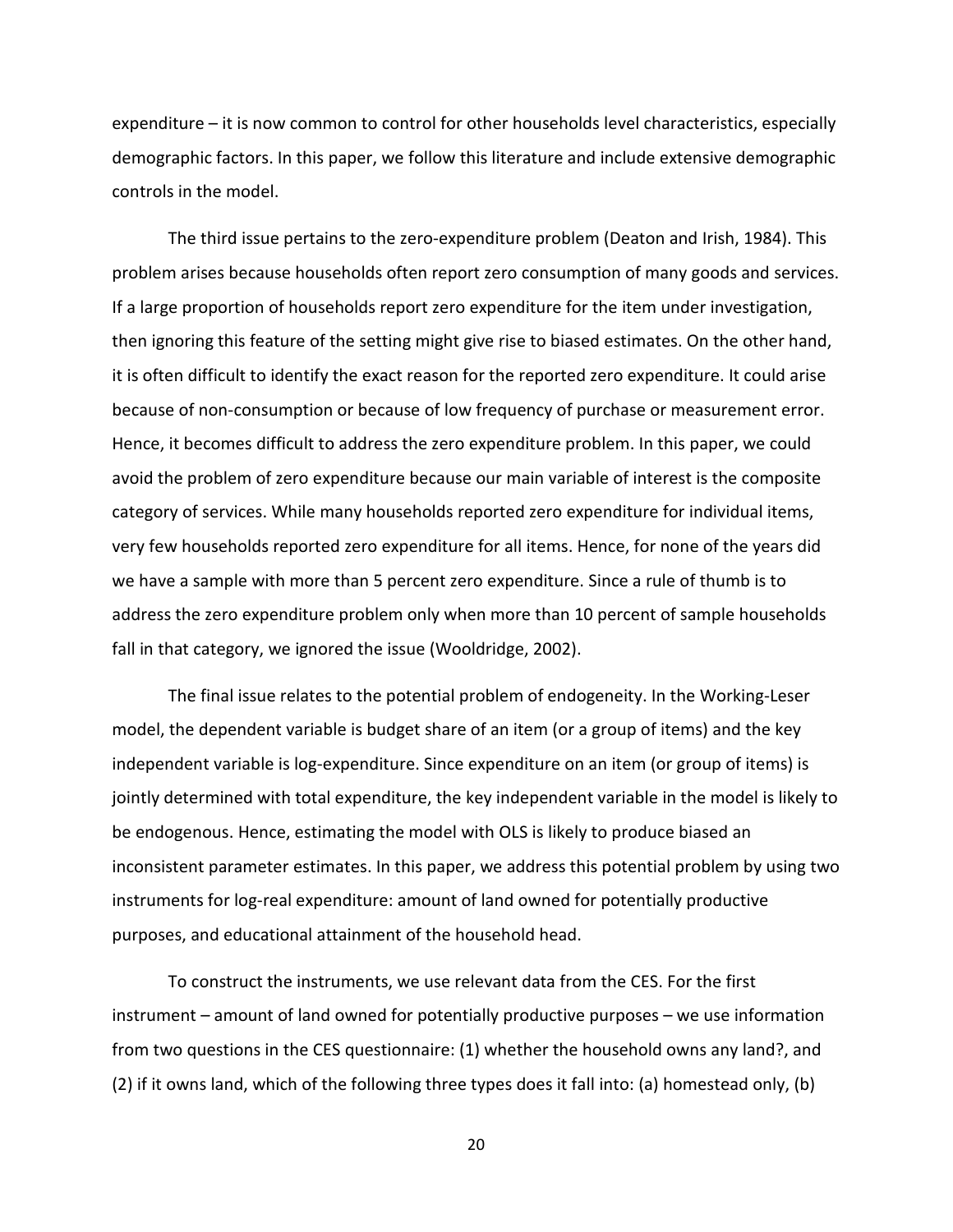homestead and other land, and (c) other land only. If any household owns land of type (b) or (c), we count that as "land owned for potentially productive purposes". For the second instrument – educational attainment of household head – we use information about the "general educational level" of the household head. The educational level is measured as a categorical variable with the following 6 categories: not literate, literate but without formal schooling, literate but below primary school, primary school, middle school, secondary school and above.

To function as a valid instrument, a variable must satisfy two conditions. First, it must be strongly correlated with the endogenous variable (the relevance condition). Second, it must impact the dependent variable only through its effect on the endogenous variable (the exogeneity condition). We think that the first condition is satisfied because the amount of land owned for productive purposes is a proxy for wealth, and educational attainment of the household head is a proxy for "human capital". Thus, both instruments are likely to be strongly correlated with household income and total expenditure so that the relevance condition would be satisfied. We think that the second condition is satisfied because wealth and human capital are largely pre-determined at the time the households undertake monthly expenditure decisions. Hence, the exogeneity condition is likely to be satisfied. While these intuitive reasons suggest that the instruments might be valid, we will report results from statistical tests to ascertain them more rigorously – first stage results for the relevance condition and overidentification test for the exogeneity condition.

Keeping in mind these four points, we estimate the following model in this paper:

$$
s_i = \beta_0 + \beta_1 y_i + \beta_2 y_i^2 + \gamma' X_i + \varepsilon_i \tag{1}
$$

where *i* indexes households,  $s_i$  denotes the share of MPCE spent on services,  $y_i$  denotes logreal MPCE,  $y_i^2$ denotes the square of log-real MPCE,  $\boldsymbol{X_i}$  refers to a vector of demographic controls that include number of male adults, number of female adults, number of male children, number of female children, age and age-squared of the household head, caste of the household, religion of the household head, and a dummy variable for female-headed households, and  $\varepsilon_i$  denotes an unobserved stochastic error term. To address the potential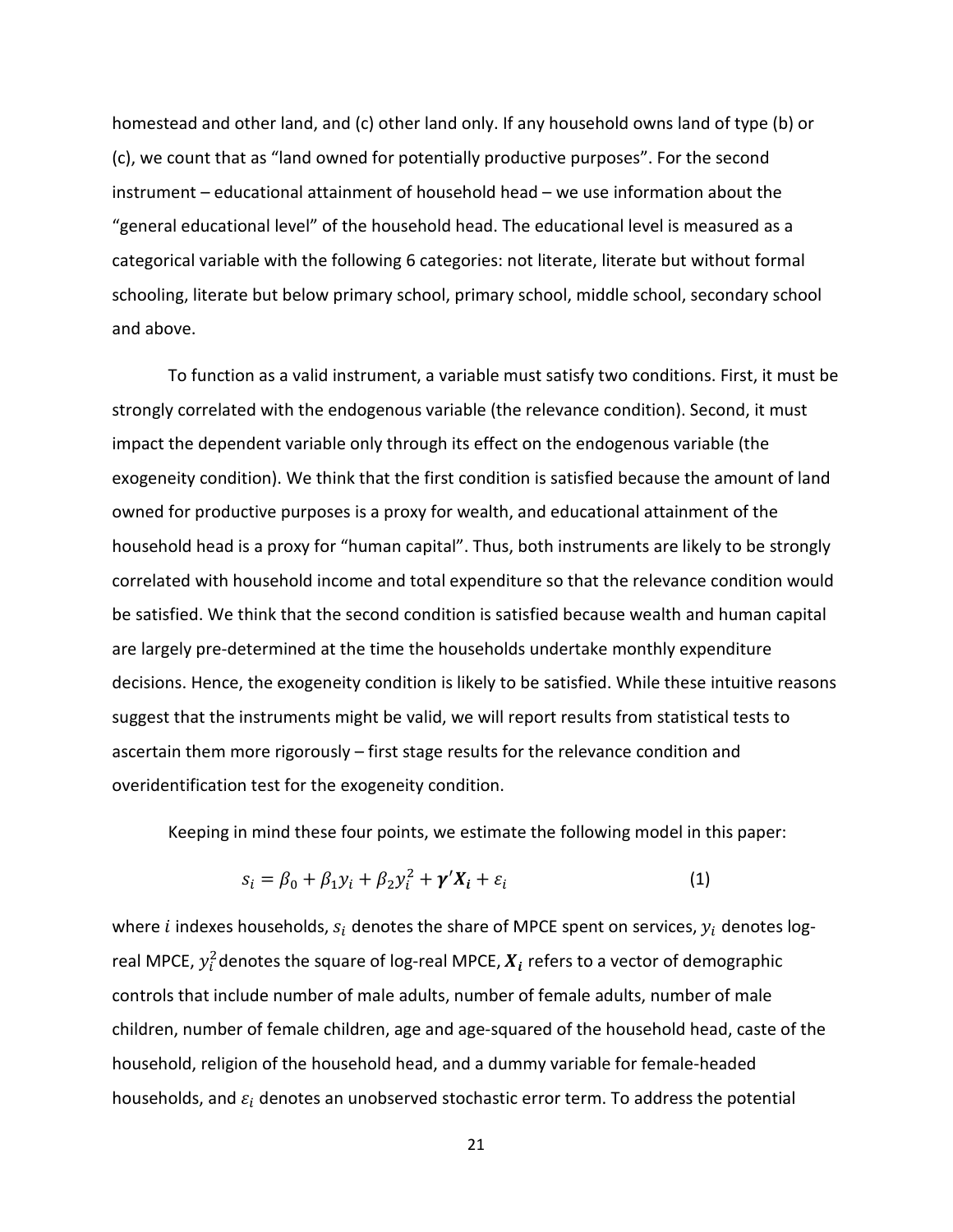problem of endogeneity of log-real MPCE, we instrument it with the amount of land owned for productive purposes, and educational attainment of the household head. We estimate the parameters of the model for each of the thick rounds of the CES separately with 2SLS and report the results in Table 4. Since we estimate the model separately for each time period, we do not need to account for the temporal variation in prices. But, following Kedir and Girma (2007), we control for spatial variation in prices by deflating MPCE by relevant state-level consumer price indexes.

Let us start from the last two rows of Table 4, which present results for the validity of the two instruments. A large p-value of the overidentification test suggests that the exogeneity condition is satisfied and a large value of the F-stat for the first stage regression – a rule of thumb is that the F-stat should be greater than 10 – suggests that the relevance condition is satisfied. From the results reported in the last two rows we see that the estimation for urban India is strongly valid – the p-values of the overidentifcation tests are large and the F-stats for the first stage regressions are much larger than 10 –but that the results for rural India are weak. For rural India, the overidentifcation test fails in 2004-05 and the relevance condition fails for every time period. Thus, we do not have lot of confidence on the results for rural India. So, in the rest of the paper, we will focus on urban India.

The results for urban India in Table 4 show that the coefficient on log-real MPCE is greater than zero (and strongly significant) for all time periods. For instance, the coefficient for 1993-94 suggests that a 1 percent increase in real MPCE is associated with a 0.87 percent increase in the share of services in household budgets. This finding about the response of spending on services to income (or total expenditure) is in accord with existing results (Nayyar, 2012). Interestingly, the coefficient on the quadratic term is always negative and significant. This suggests that at the upper end of the MPCE distribution, i.e., for rich households, services are not considered luxuries. Our finding of the importance of nonlinear behavior is in line with much of the existing literature on Engel curves (Banks et al., 1997; Kedir and Girma, 2007). But this is not the focus of our paper; so we will not pursue the question further.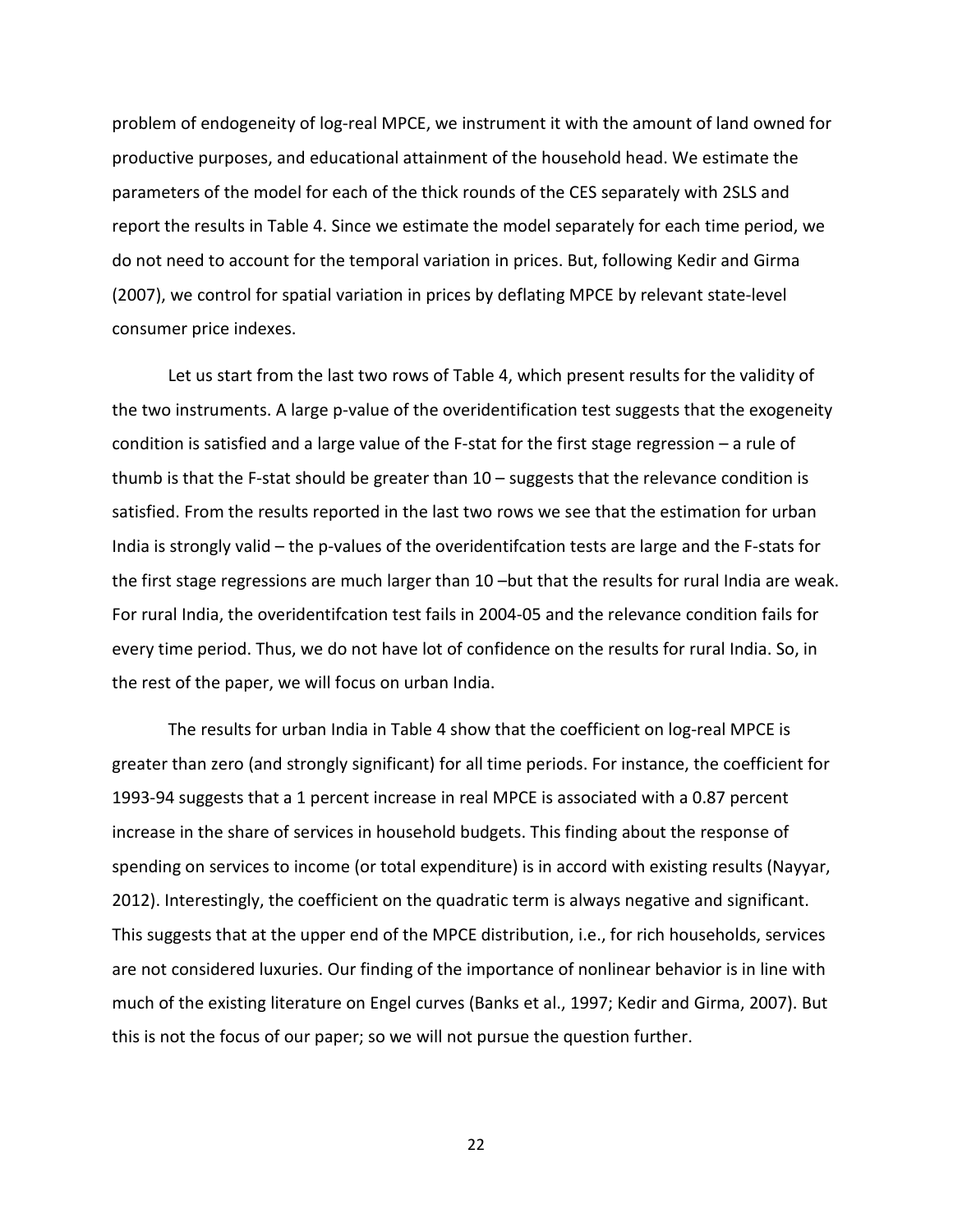| Table 4: Quadratic Engel Curve Estimates for Services Excluding Rent |              |          |            |           |             |             |             |            |
|----------------------------------------------------------------------|--------------|----------|------------|-----------|-------------|-------------|-------------|------------|
|                                                                      | <b>RURAL</b> |          |            |           |             |             |             |            |
|                                                                      | 1993-94      | 2004-05  | 2009-10    | 2011-12   | 1993-94     | 2004-05     | 2009-10     | 2011-12    |
| Dependent Variable: Proportion of MPCE on Services (excluding Rent)  |              |          |            |           |             |             |             |            |
| Log Real MPCE                                                        | $-1.884*$    | 0.368    | $2.195**$  | $2.411*$  | $0.869***$  | $0.968***$  | $0.678***$  | $0.476**$  |
|                                                                      | (0.732)      | (0.408)  | (0.764)    | (1.009)   | (0.225)     | (0.120)     | (0.075)     | (0.158)    |
| Log Real MPCE-                                                       |              |          |            |           |             |             |             |            |
| Squared                                                              | $0.295**$    | $-0.045$ | $-0.302**$ | $-0.314*$ | $-0.111***$ | $-0.114***$ | $-0.077***$ | $-0.051**$ |
|                                                                      | (0.112)      | (0.059)  | (0.110)    | (0.137)   | (0.031)     | (0.016)     | (0.010)     | (0.019)    |
| Constant                                                             | 3.000*       | $-0.674$ | $-3.860**$ | $-4.479*$ | $-1.607***$ | $-1.896***$ | $-1.316***$ | $-0.936**$ |
|                                                                      | (1.178)      | (0.697)  | (1.314)    | (1.845)   | (0.404)     | (0.218)     | (0.144)     | (0.319)    |
| Observations                                                         | 56317        | 60752    | 46467      | 46830     | 36535       | 23742       | 24567       | 24681      |
| Overid Test (p-value)                                                | 0.146        | 0.000    | 0.633      | 0.218     | 0.254       | 0.986       | 0.307       | 0.585      |
| First Stage (F-Stat)                                                 | 3.228        | 2.998    | 4.690      | 3.109     | 28.662      | 34.068      | 36.293      | 58.142     |

Note: In all regression, log Real MPCE is instrumented by educational attainment of household head and land owned for productive purposes; demographic variables include number of male and female adults, number of male and female children, age, caste and religion of household head, age of household head squared, and whether the house is female headed. Standard errors are clustered by state-regions and appear in parentheses below estimates. All regressions are estimated by 2SLS and use sampling weights.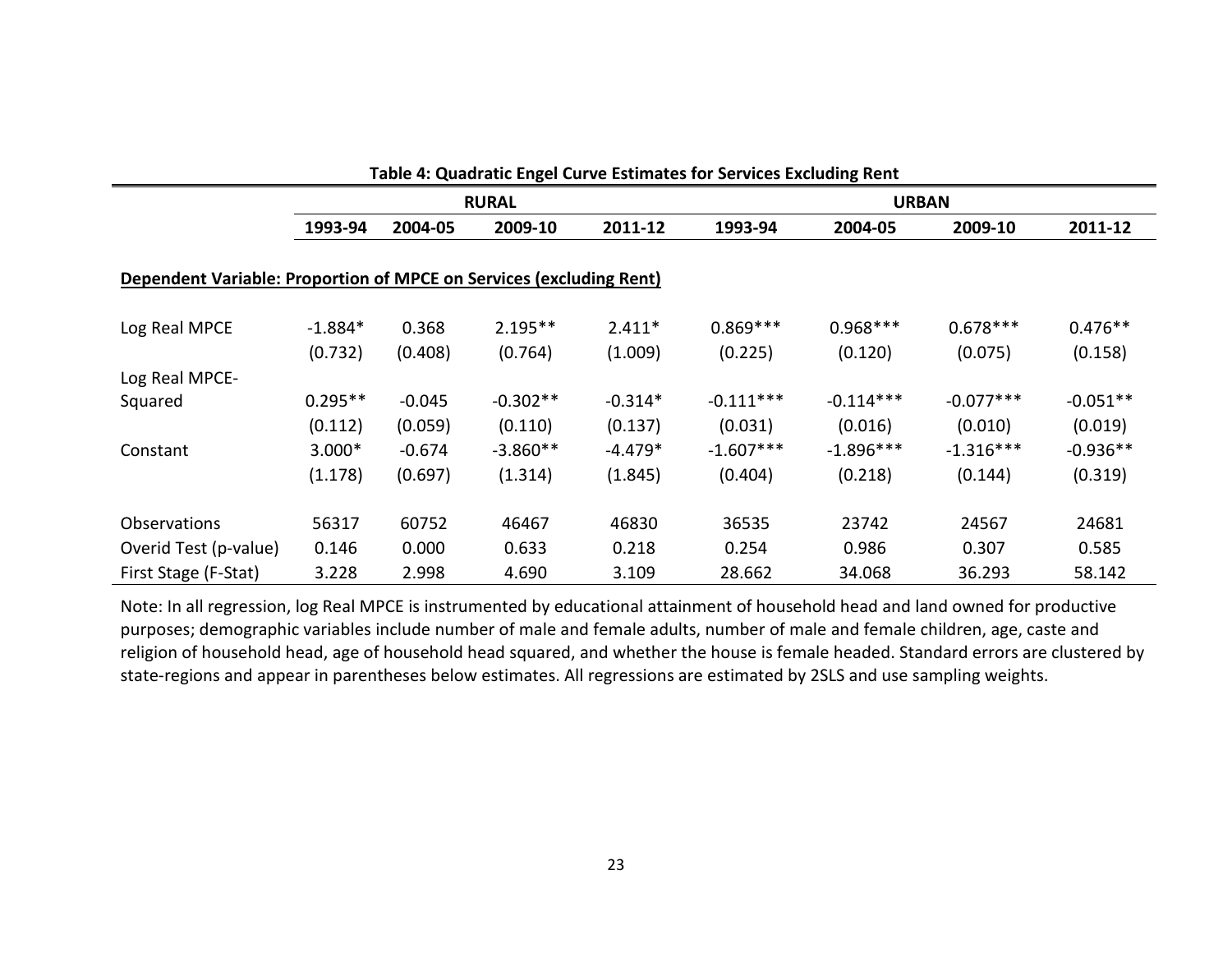Our main interest in estimating Engel curves is to see how they change over time, and to infer from these changes the difference in the behaviour between relatively rich and poor households. The result for urban India shows that between 1993-94 and 2004-05 the Engel curve pivoted in a counter-clockwise direction. The intercept slipped down from -1.61 to -1.9 and the slope increased from 0.87 to 0.97. But, the pattern is reversed thereafter. Between 2004-05 and 2009-10, and then again between 2009-10 and 2011-12, the Engel curve pivots in a clockwise direction. Between 2004-05 and 2009-10, the intercept goes up from -1.9 to -1.32 and the slope falls from 0.97 to 0.68; between 2009-10 and 2011-12, the intercept goes up further from -1.32 to -0.94 and the slope falls further from 0.68 to 0.48. Thus, the Engel curve estimation results support the pattern observed in the Lowess curve shifts: since 2004-05, the behaviour of the relatively rich and poor households with respect to service expenditure have increasingly converged.

#### 5. Discussion and Conclusion

In this paper we have presented evidence that the consumption of services has increased rapidly in India since 1993-94. Both in terms of average real expenditure on key services and as a share of monthly budgets devoted to services, households have increased the purchase of the output of India's service sector. There is something paradoxical about this. For a low income country like India it seems unlikely that most households can afford to set aside an increasingly large portion of their budgets for consumption of services when consumption of basic necessities like food remain unmet. Not only do the majority of households fall below the Indian Council of Medical Research norms for calorie intake in any year, there has been a decline in calorie intake over time (Basole and Basu, 2015).

Given this paradoxical situation, two hypotheses have been proposed to explain the increase in the average household demand for services. The first hypothesis suggests that because of worsening income distribution, the bulk of the benefit of income growth is going to the rich. The rich have a high income elasticity of demand for services. Hence, they are spending an increasingly larger share of their rapidly growing income on services, which is driving up the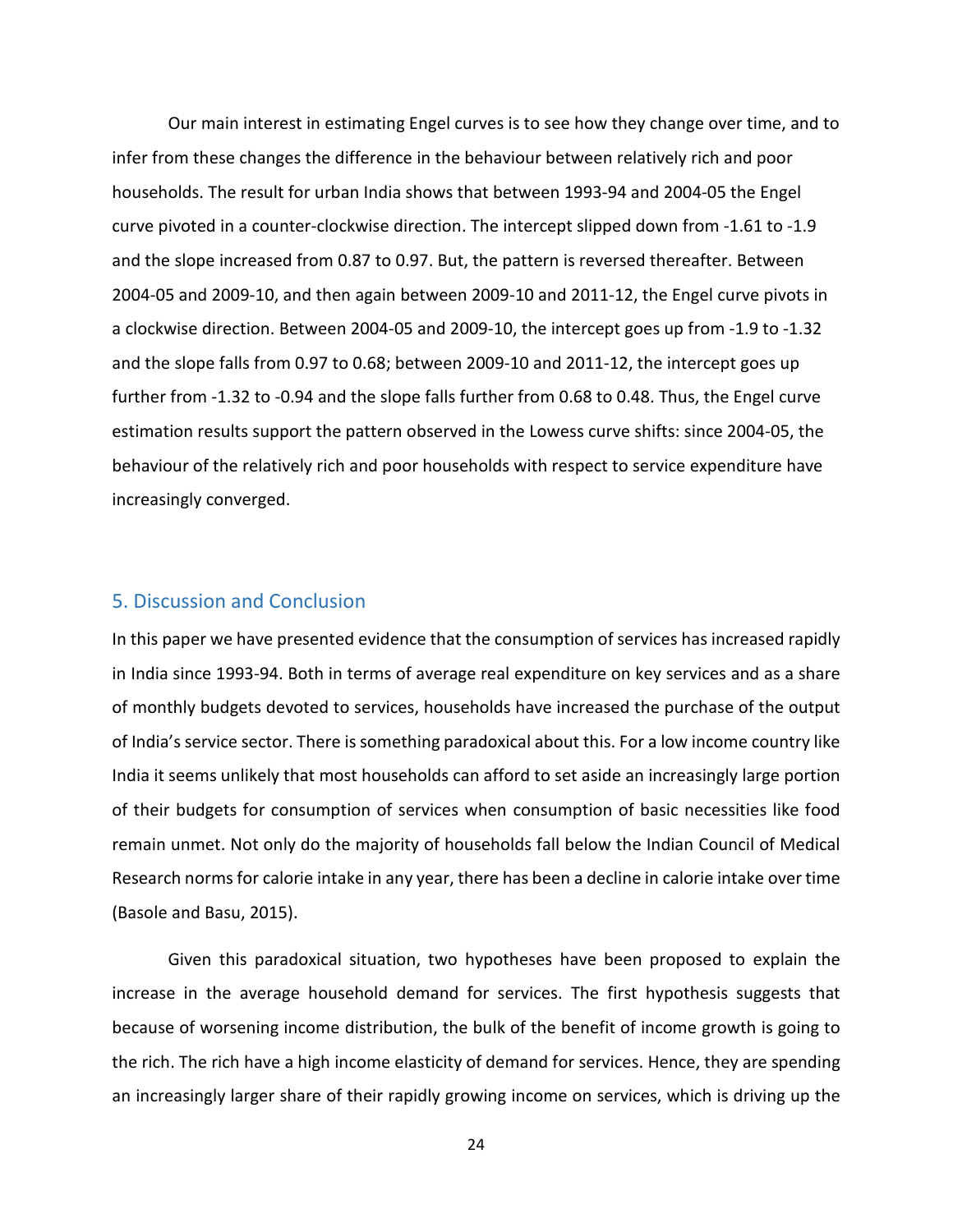demand for services. The important point to note is that in this case demand is coming primarily from the rich. The second hypothesis suggests that people's preference for services is rising over time due to greater availability, rising consumerism, and other relevant factors. Both these factors have been commented upon by Rakshit (2007), and these may very well be important contributors.

In this paper we have examined a third hypothesis: spending on services by the poor increasingly resemble the spending pattern of the rich. We have presented evidence from Lowess plots (Figure 1 and 2) and quadratic Engel curves (Table 4) as evidence in support of this hypothesis. The important implication of this evidence is that high demand for services can arise even without rising inequality in the distribution of income. This is because demand, according to our hypothesis, is generated by the poor as well as the rich.

Of course the evidence presented in this paper could also be interpreted as a change in the preference of the poor. If that is the case, it is similar to the second hypothesis noted above. However, we prefer to be cautious here. Usually change in a consumer's preference, which affects her expenditure, is taken as a voluntary behavioural change. But naive truism seems unwarranted here. In a sense, every purchase is voluntary (unless the customer is made to make a purchase at gunpoint). If such a view is subscribed to, one will not able to distinguish between cases where a consumer buys something because she is affluent enough to do so, and cases where she is buying it because she is poor but must buy it to survive. Both cases appear to be voluntary decisions to the naïve empiricist. What gets lost in the second case is the possible element of coercion. For our purpose here, if the poor are behaving more like the rich with respect to services consumption it could be due to their vulnerability and helplessness.

There are at least three possible mechanisms that could contribute to this vulnerability, we discuss them below as hypotheses that could be investigated in future research.

First, since the late 1980s, the Indian government has adopted a set of policies that have a pronounced neoliberal orientation. As part of this policy "reform", growth in public provisioning of education, healthcare, housing and other essential services has been checked. Shariff et al. (2002) report that public expenditure on education, which rose as a share of GNP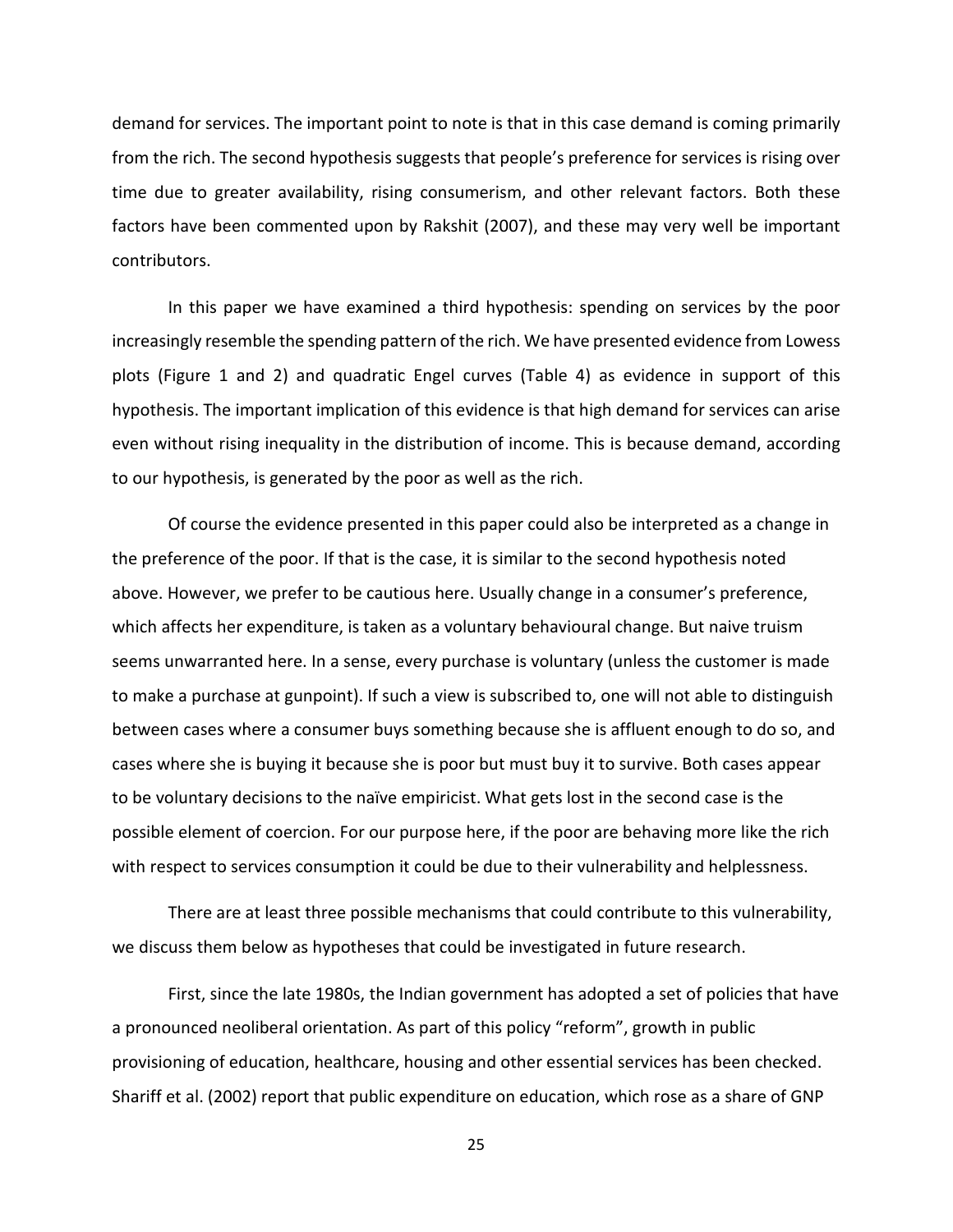between 1950-51 and 1990-91, has stagnated since then. Bhat and Jain (2004) find that public healthcare expenditure as a percentage of state GDP has gone down in major states between 1990 and 2002. Comparing the pre-reform (1980-1991) to the post-reform (1991-2001) period, Joshi (2006) notes that average developmental expenditure, as a share of total expenditure, has fallen for both the Central and State governments. These declines in public expenditures on items which are essential in nature, may have forced households to substitute private for public provisioning, leading to increasing demands on the household budget.

Second, structural transformation of the Indian economy has impacted access by households to key common property resources, like forests, rivers, grazing grounds. This loss has been reflected in rising expenditures on goods and services that are no longer available from the commons. For instance, Basole and Basu (2015) report that the proportion of rural households using commercial sources of fuel – which includes coke & coal, LPG, electricity, kerosene and charcoal – has more than tripled from around 5% in 1987-88 to 16% in 2009-10. In a similar vein, NSS data reveals that in the short duration from 1993-94 to 1998, the percentage of households using firewood declined from 87% to 62% (NSSO, 1999).

Third, agrarian distress and growth of the informal sector have been two notable developments in recent times. Kotwal et al. (2011) have contrasted employment growth in organized and unorganized manufacturing sectors. In the former, employment growth fell from 1.08% per annum between 1983 and 1993-94, to -0.38% per annum between 1993-94 and 2004-05. In the latter employment growth rose from 2.3% per annum to 4.26% during the same period. Kar and Marjit (2009) highlighted the rising share of unorganized sector employment in total employment since the late 1970s. Informalization might have increased migration. This might have been exacerbated by distress in the rural hinterland (Rodgers and Rodgers, 2001). Increased migration has, in turn, led to increased expenditures on transportation, communication, rent, and other such services.

Many of these transformations are of a structural nature. While such structural changes are beyond the control of households, they do entail changes in their expenditure patterns related to services. Hence, it would be incorrect to attribute the growth of expenditure by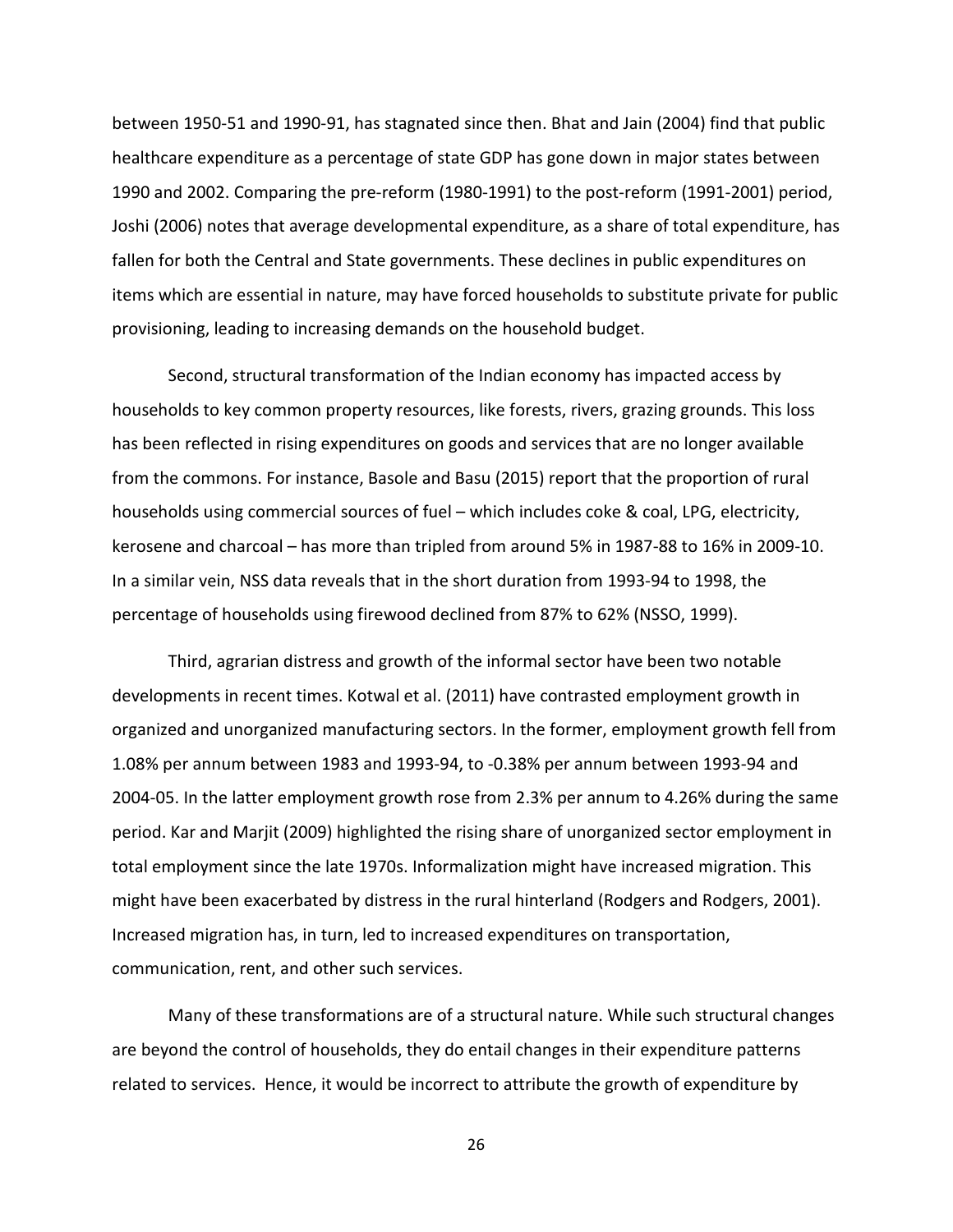relatively poorer households to voluntary choice alone. Thus, it might not be altogether amiss to identify an important source of growth of the service sector in India with compulsions, rather than the affluence, of the poor.

#### References

- Banks, J., Blundell, R., & Lewbel, A. (1997). Quadratic Engel Curves and Consumer Demand. *The Review of Economics and Statistics*, 79(4): 527-539.
- Basole, A., & Basu, D. (2015). Fuelling calorie Intake Decline: Household Level Evidence from Rural India, *World Development*, 68: 82-95.
- Blinder, A., (1973). Wage discrimination: Reduced form and structural estimates. *Journal of Human Resources*, 8: 436-455.
- Bhat, R. & Jain, N. (2004). Analysis of Public Expenditure on Health Using State Level Data, Indian Institute of Management, Ahmedabad. Retrieved June 10, 2015 from <http://www.iimahd.ernet.in/publications/data/2004-06-08rbhat.pdf>
- Chakravarty, S. (1987). *Development Planning*. New Delhi: Oxford University Press.
- Cleveland, W. S. (1979). Robust Locally Weighted Regression and Smoothing Scatterplots. *Journal of the American Statistical Association*, 74: 829-836.
- Deaton, A., & Irish, M. (1984). Statistical Models for Zero Expenditures in Budget Shares. *Journal of Public Economics*, 23: 59-80.
- Eichengreen, B., & Gupta, P. (2011). The Service Sector as India's Road to Economic Growth (NBER Working Paper 16757). Cambridge, MA: National Bureau of Economic Policy Research. Retrieved May 28, 2015, from<http://www.nber.org/papers/w16757>
- Eichengreen, B., & Gupta, P. (2012). Exports of Services: Indian Experience in Perspective (NIPFP Working Paper 2012-102). New Delhi: National Institute of Public Finance and Policy. Retrieved May 28, 2015, from [http://www.nipfp.org.in/media/medialibrary/2013/04/wp\\_2012\\_102.pdf](http://www.nipfp.org.in/media/medialibrary/2013/04/wp_2012_102.pdf)
- Gordon, J., & Gupta, P. (2004). Understanding India's Services Revolution (IMF Working Paper 04/171). Washington, D.C.: International Monetary Fund. Retrieved May 28, 2015, from <https://www.imf.org/external/pubs/ft/wp/2004/wp04171.pdf>
- GOI. (2015). Economic Survey 2014-15. New Delhi: Ministry of Finance, Government of India. Retrieved May 28, 2015, from<http://indiabudget.nic.in/survey.asp>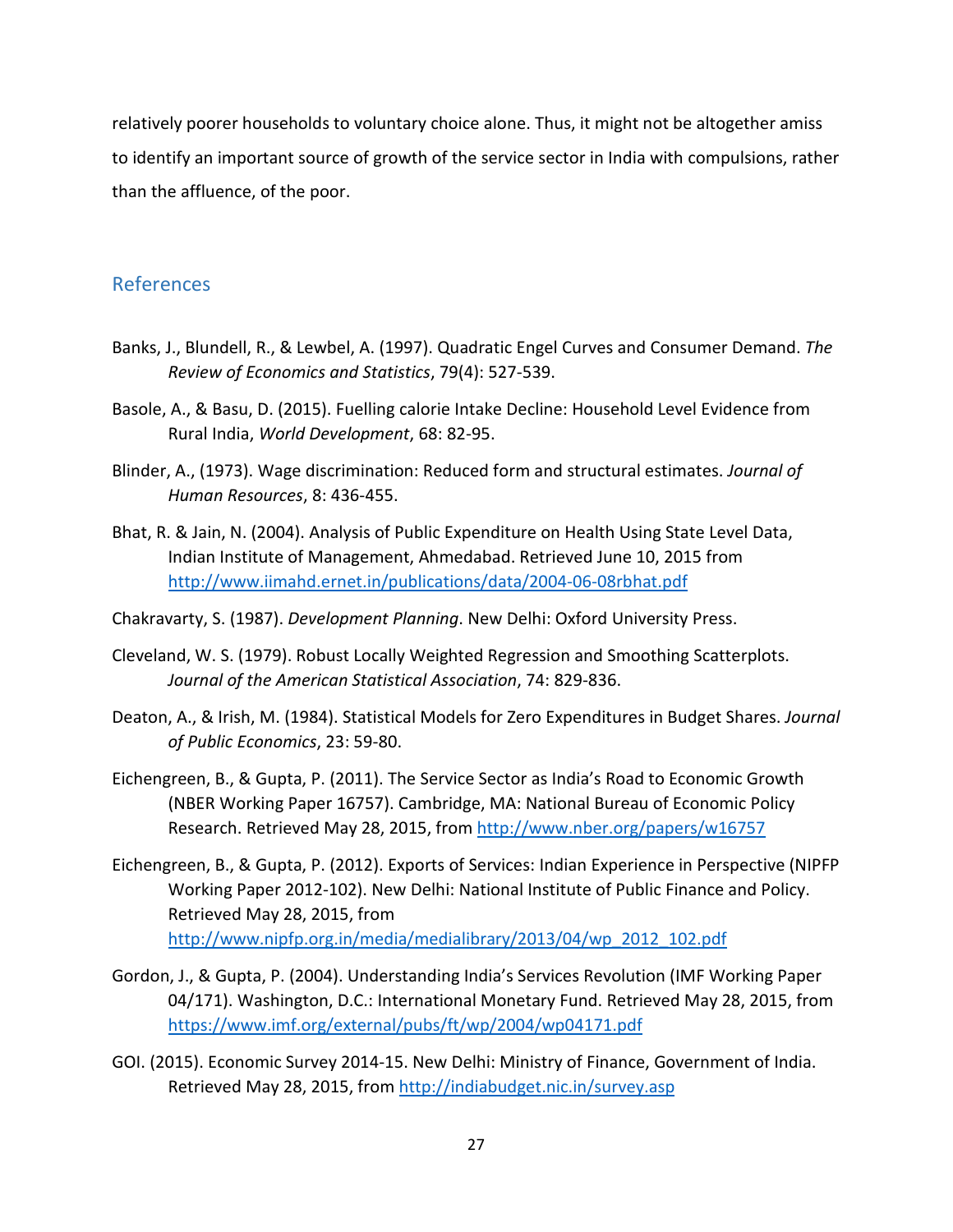- Joshi, S. (2006). Impact of Economic Reforms on Social Sector Expenditure in India. *Economic and Political Weekly*, 41(4): 358-365.
- Kar, S. & Marjit S. (2009). Contemporary Perspective on the Informal Labour Market: Theory, Policy and the Indian Experience. *Economic and Political Weekly*, 44(14): 60-71.
- Kedir, A., & Girma, S. (2007). Quadratic Engel Curves with Measurement Error: Evidence from a Budget Survey. *Oxford Bulletin of Economics and Statistics*, 69(1): 123-138.
- Kochhar, K., Kumar, U., Rajan, R., Subramanian, A., & Tokatlidis, I. (2006). India's Pattern of Development: What Happened, What Follows (NBER Working Paper 12023). Cambridge, MA: National Bureau of Economic Policy Research. Retrieved May 28, 2015, from [http://www.nber.org/papers/w12023](http://www.nber.org/papers/w120235)
- Kotwal, A., Ramaswami, B, & Wadhwa W. (2011). Economic Liberalization and Indian Economic Growth, *Journal of Economic Literature*. 49(4): 1152-1199.
- Lewbel, A. (2008). Engel curve. In Steven N. Durlauf and Lawrence E. Blume (Eds.), The New Palgrave Dictionary of Economics. Palgrave Macmillan.
- Leser, C. E. V. (1963). Forms of Engel Functions. *Econometrica*, 31(4): 694-703.
- NSSO. (1999). *Common Property Resources in India. NSS 54th Round. January 1998 – June 1998.*  National Sample Survey Organization, Ministry of Statistics and Programme Implementation, Government of India.
- NSSO. (2014). *Level and Pattern of Consumer Expenditure 2011-12. NSS 68th Round. July 2011 – June 2012.* National Sample Survey Organization, Ministry of Statistics and Programme Implementation, Government of India.
- Nayyar, G. (2012). *The Service Sector in India's Development*. New York: Cambridge University Press.
- Oaxaca, R. (1973). Male-female wage differentials in urban labour markets. *International Economic Review*, 14: 693-709.
- Patnaik, P. (1994). P. C. Mahalanobis and the Theory of Development Planning, *Economie Appliquée*, reprinted in *Whatever Happened to Imperialism*, (New Delhi: Tulika), 107- 119, 1995.
- Rakshit, M. (2007). Services-led Growth: The Indian Experience. In, *Macroeconomics of Post-Reform India. Volume 1.* New Delhi: Oxford University Press.
- Rodgers, G. & Rodgers, J. (2001). A Leap across Time: When Semi-Feudalism Met the Market in Rural Purnia. *Economic and Political Weekly*, 36 (22): 1976–83.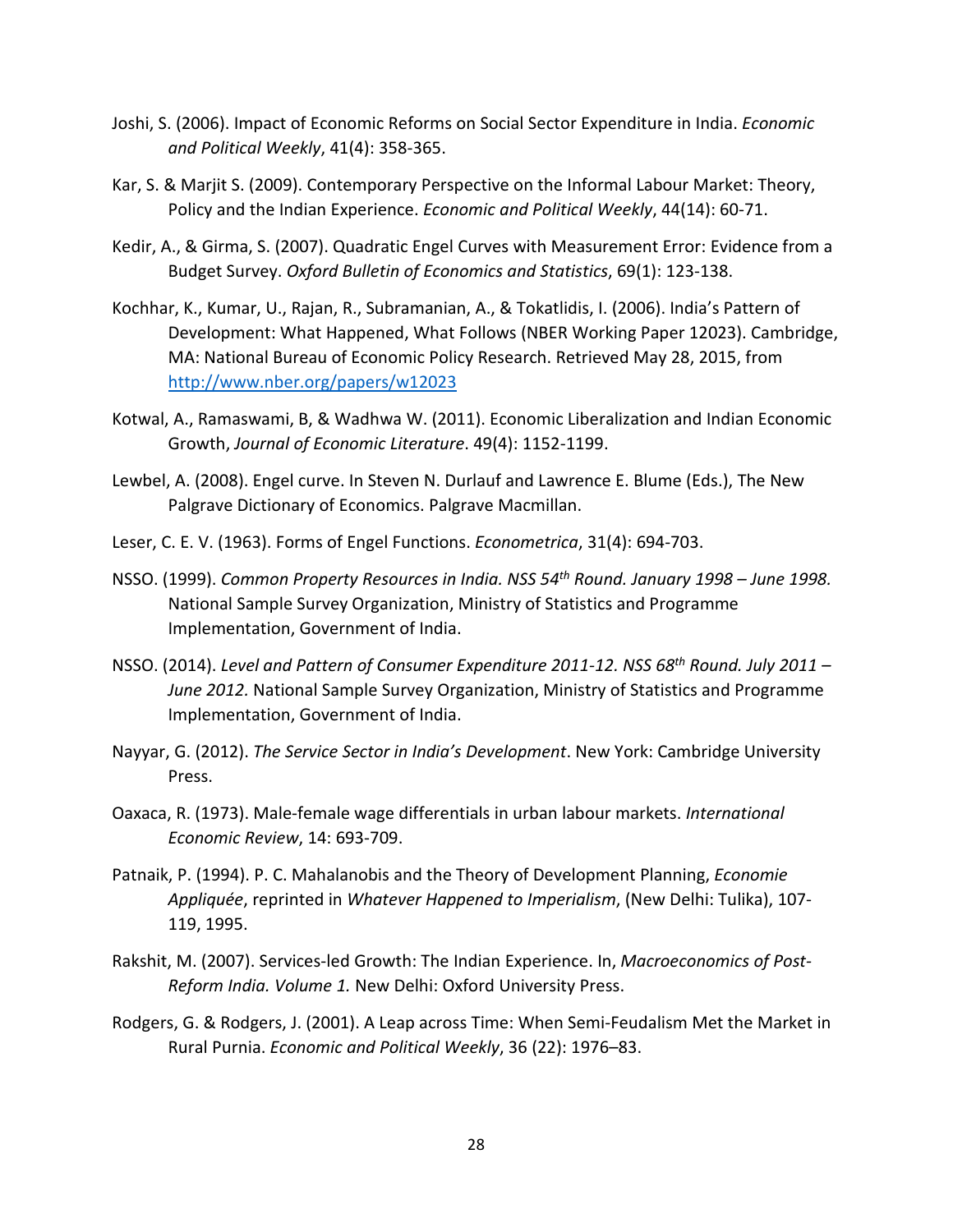- Rodrik, D. (2013). Unconditional Convergence in Manufacturing. *The Quarterly Journal of Economics*, 128(1): 165-204.
- Rodrik, D. (2015). Premature Deindustrialization (NBER Working Paper 20935). Cambridge, MA: National Bureau of Economic Policy Research. Retrieved May 28, 2015, from <http://www.nber.org/papers/w20935>
- Sengupta, A., Kannan, K. P., & Raveendran, G. (2008). India's Common People: Who Are They, How Many Are They and How Do They Live? *Economic and Political Weekly*, 43(11): 49- 63.
- Shariff, A., Ghosh. P. K. & Mandal, S. K. (2002). Indian Public Expenditures on Social Sectors and Poverty Alleviation Programmes during the 1990s, National Council of Applied Economic Research, Human Development Division, working paper 169. Retrieved June 10, 2015 from [http://www.odi.org/sites/odi.org.uk/files/odi-assets/publications-opinion](http://www.odi.org/sites/odi.org.uk/files/odi-assets/publications-opinion-files/2704.pdf)[files/2704.pdf](http://www.odi.org/sites/odi.org.uk/files/odi-assets/publications-opinion-files/2704.pdf)
- Singh, N. (2006). Services-Led Industrialization in India: Prospects and Challenges. Working Paper No. 290, Stanford Center for International Development. Retrieved May 12, 2015 from [http://web.stanford.edu/group/siepr/cgi](http://web.stanford.edu/group/siepr/cgi-bin/siepr/?q=system/files/shared/pubs/papers/pdf/SCID290.pdf)[bin/siepr/?q=system/files/shared/pubs/papers/pdf/SCID290.pdf](http://web.stanford.edu/group/siepr/cgi-bin/siepr/?q=system/files/shared/pubs/papers/pdf/SCID290.pdf)
- Wooldridge, J. M. (2002). *Econometric Analysis of Cross-Section and Panel Data*. Cambridge, MA: MIT Press.
- Working, H. (1943). Statistical Laws of Family Expenditures. *Journal of the American Statistical Association*, 38 (221): 43-56.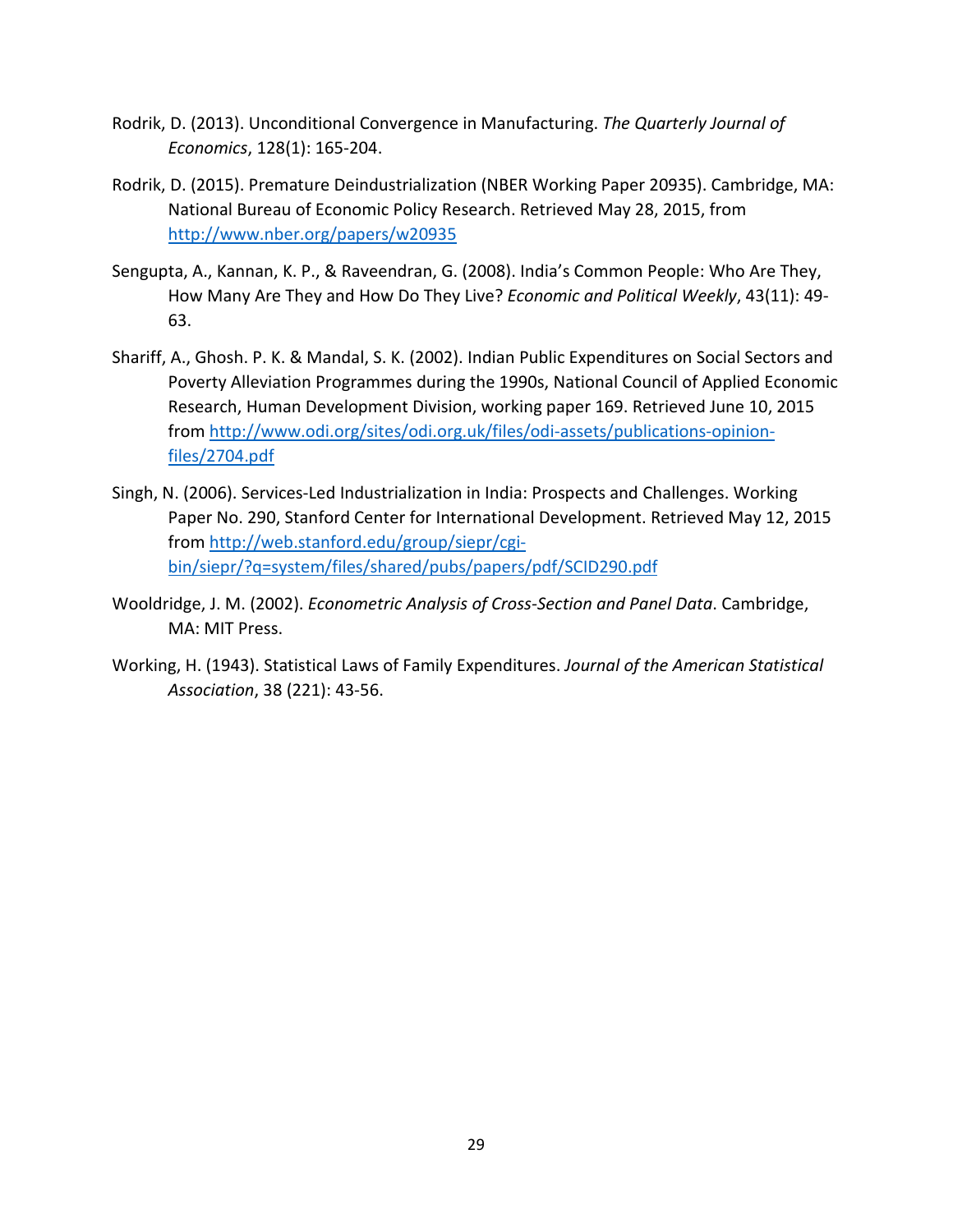### Appendix

In this appendix we provide detailed information on the items that have been included in various categories of the services expenditure and their identification according to the "item code number" in various rounds of NSS data.

| <b>CATEGORY</b>      | <b>ITEM NAMES</b>                   | <b>ITEM CODE NUMBER IN NSS DATA</b> |       |       |       |
|----------------------|-------------------------------------|-------------------------------------|-------|-------|-------|
|                      |                                     |                                     | 2004- | 2009- | 2011- |
|                      |                                     | 1993-94                             | 05    | 10    | 12    |
| <b>EDUCATION</b>     | <b>LIBRARY CHARGES</b>              | 652                                 | 402   | 403   | 403   |
|                      | TUITION, OTHER FEES (SCHOOL, COLEGE |                                     |       |       |       |
|                      | ETC.                                | 654                                 | 404   | 405   | 405   |
|                      | PRIVATE TUTOR, COACHING CENTRE      | 655                                 | 405   | 406   | 406   |
|                      | OTHER EDUCATIONAL EXPENSES          |                                     |       |       |       |
|                      | (INCLUDING ENROLLMENT IN WEB-       |                                     |       |       |       |
|                      | <b>BASED TRAINING)</b>              | 658                                 | 406   | 408   | 408   |
| <b>HEALTHCARE</b>    | X-RAY, ECG, PATHOLOGICAL TEST ETC.  | 671                                 | 411   | 411   | 411   |
|                      | <b>DOCTOR'S/SURGEON'S FEES</b>      | 672, 673                            | 412   | 412   | 412   |
|                      | HOSPITAL, NURSING HOME CHARGES      | 674, 675                            | 413   | 413   | 413   |
|                      | OTHER MEDICAL EXPENSES              | 678                                 | 414   | 414   | 414   |
|                      | X-RAY, ECG, PATHOLOGICAL TEST ETC.  |                                     |       |       |       |
|                      | (NON-INSTITUTIONAL)                 | 662                                 | 421   | 421   | 421   |
|                      | DOCTOR'S/SURGEON'S FEES (NON-       |                                     |       |       |       |
|                      | INSTITUTIONAL)                      | 663, 664                            | 422   | 422   | 422   |
|                      | OTHER MEDICAL EXPENSES (NON-        |                                     |       |       |       |
|                      | INSTITUTIONAL)                      | 668                                 | 424   | 424   | 424   |
| <b>ENTERTAINMENT</b> | CINEMA, THEATRE                     | 520                                 | 430   | 430   | 430   |
|                      | MELA, FAIR, PICNIC                  | 521                                 | 431   | 431   | 431   |
|                      | <b>CLUB FEES</b>                    | 523                                 | 433   | 433   | 433   |
|                      | <b>VCD/DVD HIRE</b>                 | 528                                 | 436   | 436   | 436   |
|                      | <b>CABLE TV</b>                     | 528                                 | 437   | 437   | 437   |
|                      | <b>OTHER ENTERTAINMENT</b>          | 528                                 | 438   | 438   | 438   |
| <b>RENT</b>          | HOUSE RENT, GARAGE RENT (ACTUAL)    | 630                                 | 520   | 520   | 520   |
|                      | <b>HOTEL LODGING CHARGES</b>        | 630                                 | 520   | 521   | 521   |
|                      | RESIDENTIAL LAND RENT               | 631                                 | 521   | 522   | 522   |
|                      | <b>OTHER CONSUMER RENT</b>          | 632                                 | 522   | 523   | 523   |
|                      | HOUSE RENT, GARAGE RENT (IMPUTED-   |                                     |       |       |       |
|                      | <b>URBAN ONLY)</b>                  | 630                                 | 539   | 539   | 539   |